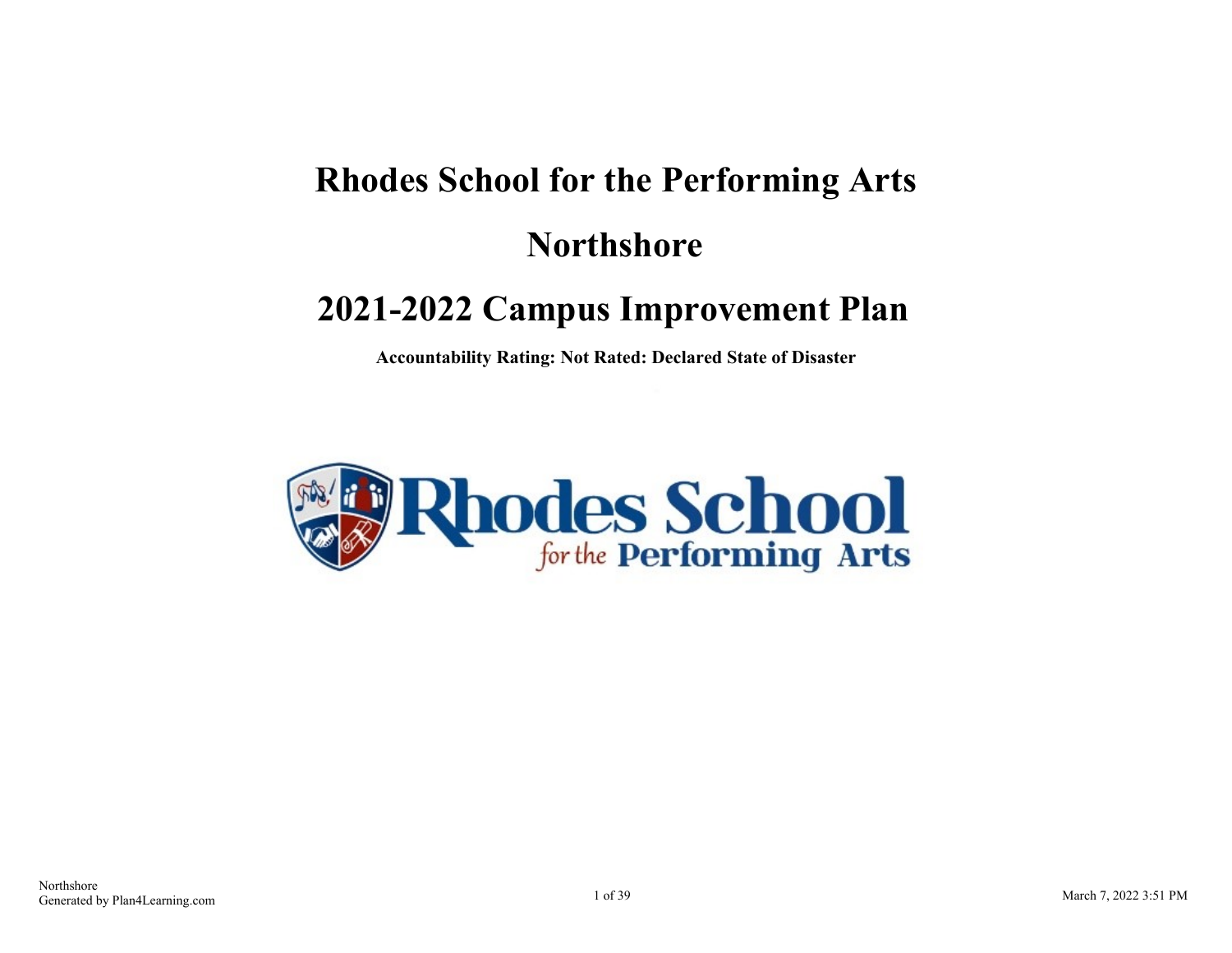# **Mission Statement**

Mission Statement-

To develop critical thinkers who have the character to lead.

# **Vision**

Vision Statement

Rhodes School for the Performing Arts will be a model of educational excellence that develops students into people of integrity, who contribute to the good of society, and who are equipped to successfully compete in the global marketplace.

# **Value Statement**

Key Educational Elements:  $\hat{a}\in\emptyset$  Provide an academically sound arts-rich curriculum that allows students to develop appreciation and skill in the fine arts.  $\hat{a}\in\emptyset$  Allow students to study a variety of genres in the performing and visual arts, including art, music, dance, and drama.  $\hat{\alpha} \in \hat{\mathcal{C}}$  Develop comprehensive personal achievement plans for all RSPA students.  $\hat{\alpha} \in \hat{\mathcal{C}}$ Offer an interdisciplinary, project-based learning approach that requires students to demonstrate mastery of a wide range of skills in multiple subject areas, including math, language arts, fine arts, geography, science, and technology.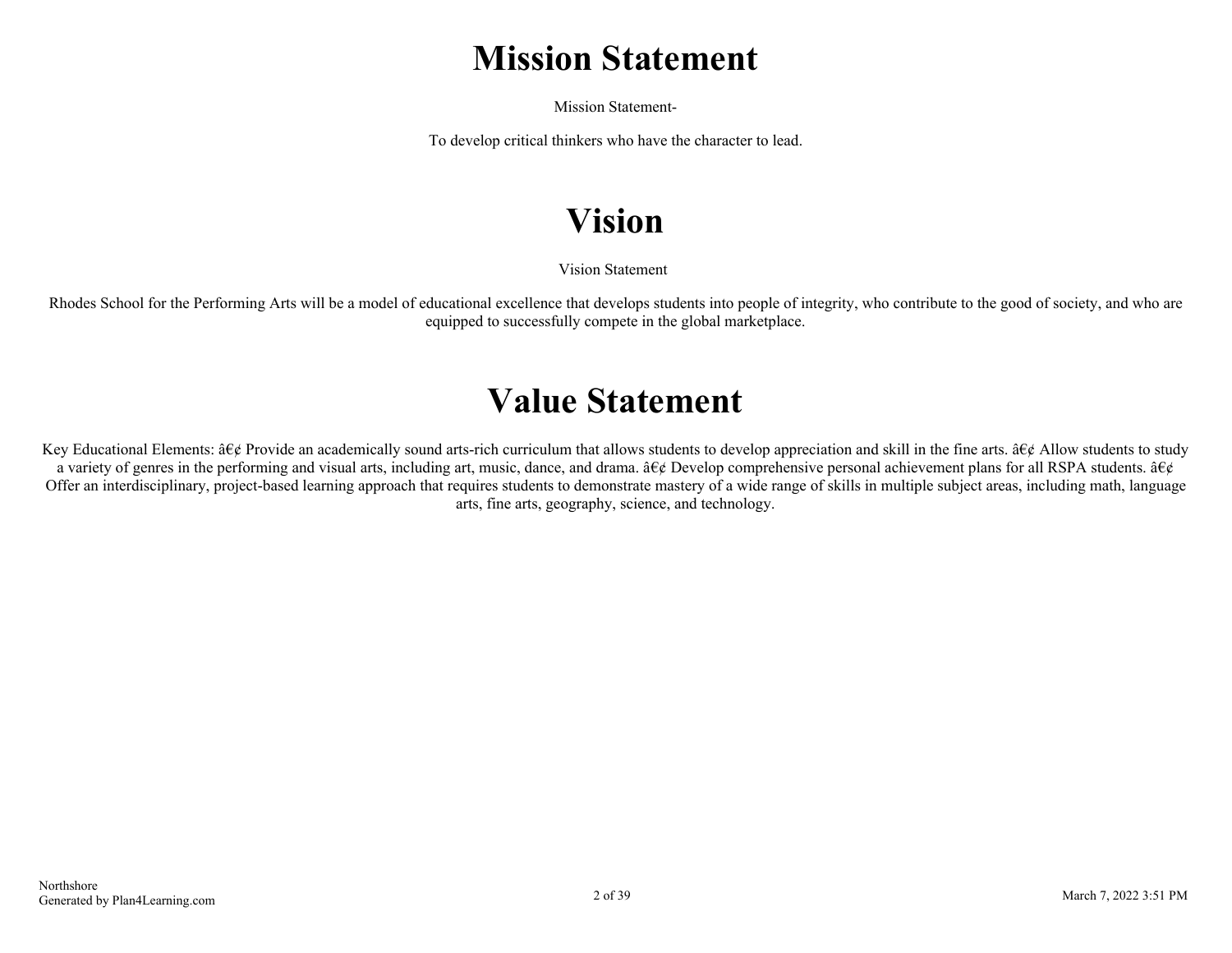# **Table of Contents**

| Comprehensive Needs Assessment                                                                                                                                                                                                                                                                                                                                                                                                                                                                                                                                                                                                                                                                                                                                                                                                                                                                                                                                                            | 4                    |
|-------------------------------------------------------------------------------------------------------------------------------------------------------------------------------------------------------------------------------------------------------------------------------------------------------------------------------------------------------------------------------------------------------------------------------------------------------------------------------------------------------------------------------------------------------------------------------------------------------------------------------------------------------------------------------------------------------------------------------------------------------------------------------------------------------------------------------------------------------------------------------------------------------------------------------------------------------------------------------------------|----------------------|
| Demographics                                                                                                                                                                                                                                                                                                                                                                                                                                                                                                                                                                                                                                                                                                                                                                                                                                                                                                                                                                              |                      |
| <b>Student Learning</b>                                                                                                                                                                                                                                                                                                                                                                                                                                                                                                                                                                                                                                                                                                                                                                                                                                                                                                                                                                   | 6                    |
| School Processes & Programs                                                                                                                                                                                                                                                                                                                                                                                                                                                                                                                                                                                                                                                                                                                                                                                                                                                                                                                                                               | 9                    |
| Perceptions                                                                                                                                                                                                                                                                                                                                                                                                                                                                                                                                                                                                                                                                                                                                                                                                                                                                                                                                                                               | 10                   |
| Priority Problem Statements                                                                                                                                                                                                                                                                                                                                                                                                                                                                                                                                                                                                                                                                                                                                                                                                                                                                                                                                                               | 11                   |
| Comprehensive Needs Assessment Data Documentation                                                                                                                                                                                                                                                                                                                                                                                                                                                                                                                                                                                                                                                                                                                                                                                                                                                                                                                                         | 13                   |
| Goals                                                                                                                                                                                                                                                                                                                                                                                                                                                                                                                                                                                                                                                                                                                                                                                                                                                                                                                                                                                     | 16                   |
| Goal 1: IMPROVE ACADEMIC PERFORMANCE to 80% approaches and 50% meets on all District Assessments by the EOY 2021-2022.<br>Goal 2: IMPROVE INSTRUCTIONAL EFFECTIVENESS 100% of RSPA Northshore's teachers and staff will receive targeted professional development and support to<br>promote professional growth, resulting in teacher instructional effectiveness, improvement of campus climate, and increase in overall academic/behavior/social-emotional<br>progress of scholars.<br>Goal 3: IMPROVE SCHOOL CULTURE AND CLIMATE RSPA Northshore's overall attendance rate will meet or exceed the district goal of 97% during the 2021-2022<br>school year and Northshore will recruit, support, and retain 90% of its staff for the 2021-2023 school years.<br>Goal 4: IMPROVE FAMILY ENGAGEMENT Parent and family engagement opportunities will increase to 50% of parents taking part in the PTC and attending family<br>night events resulting in support for students and staff. | 17<br>28<br>30<br>34 |
| Campus Advisory Team                                                                                                                                                                                                                                                                                                                                                                                                                                                                                                                                                                                                                                                                                                                                                                                                                                                                                                                                                                      | 37                   |
| Addendums                                                                                                                                                                                                                                                                                                                                                                                                                                                                                                                                                                                                                                                                                                                                                                                                                                                                                                                                                                                 | 38                   |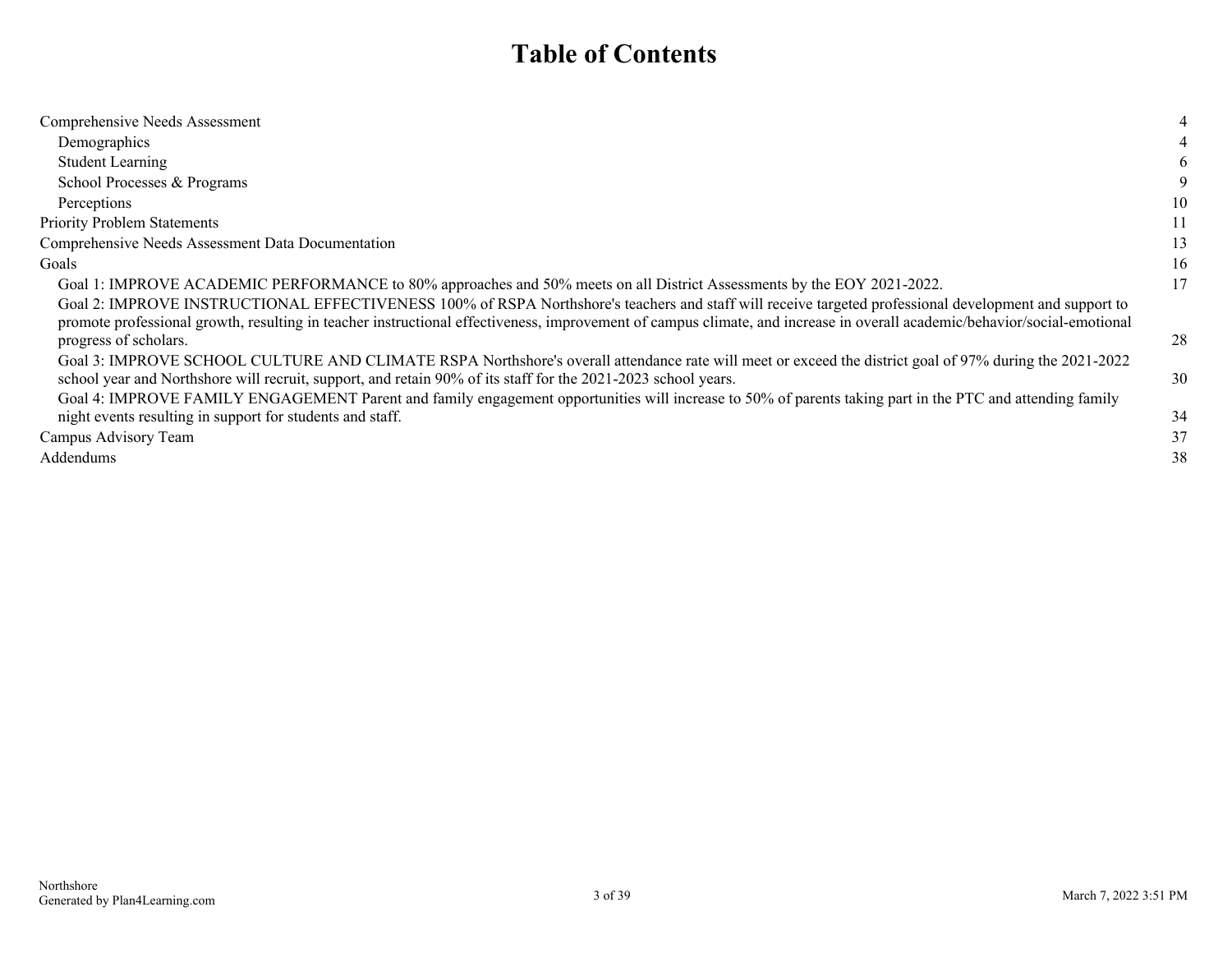# **Comprehensive Needs Assessment**

# <span id="page-3-0"></span>**Demographics**

### **Demographics Summary**

The Rhodes School for the Performing Arts is a Fine Arts Magnet School of Distinction. We expand the educational choice of families with children Pre Kindergarten through 6th grade while providing increased academic and social opportunities for students. We were founded on the principles of Scholarship, Leadership, and Citizenship and have moved to the matra of CREW (Community, Responsibility/Relationships, Ethics, TeamWork). We employ highly-qualified teachers and fine art professionals, our instructional team challenges scholars to think critically, problem-solve, collaborate, and to be active participants in their overall success. Our goal is accomplished by incorporating fine arts into our rigorous core academic curriculum.

- Rhodes School for the Performing Arts Northshore Campus
- 13334 Wallisville Road, Houston, TX 77049
- RSPA Mission Statement: The mission of the Rhodes School for the Performing Arts is to produce critical thinkers who have the character to lead.
- RSPA Vision Statement Rhodes School for the Performing Arts will be a model of educational excellence that develops students into people of integrity who contribute to the good of society and who are equipped to successfully compete in a global marketplace.
- RSPA Northshore Vision Statement: Our vision is to empower our scholars to acquire, demonstrate, articulate, and value knowledge and skills that will support them as lifelong learners, as well as to practice the core CREW values of the school: CREW (Community, Responsibility/Relationships, Ethics, teamWork).
- The Rhodes School for the Performing Arts, Northshore Campus, is a diverse Charter School campus serving PreK-6th grade scholars. The campus is located in the southeast area of Houston, TX.
	- The total enrollment is 260 scholars.
	- 220 African American scholars
	- 8 White scholars
	- 32 Hispanic
	- 131 Scholars labeled At-Risk
	- Attendance 94 04%
	- Students by Grade level
		- $\blacksquare$  Pre K-19
		- Kinder-34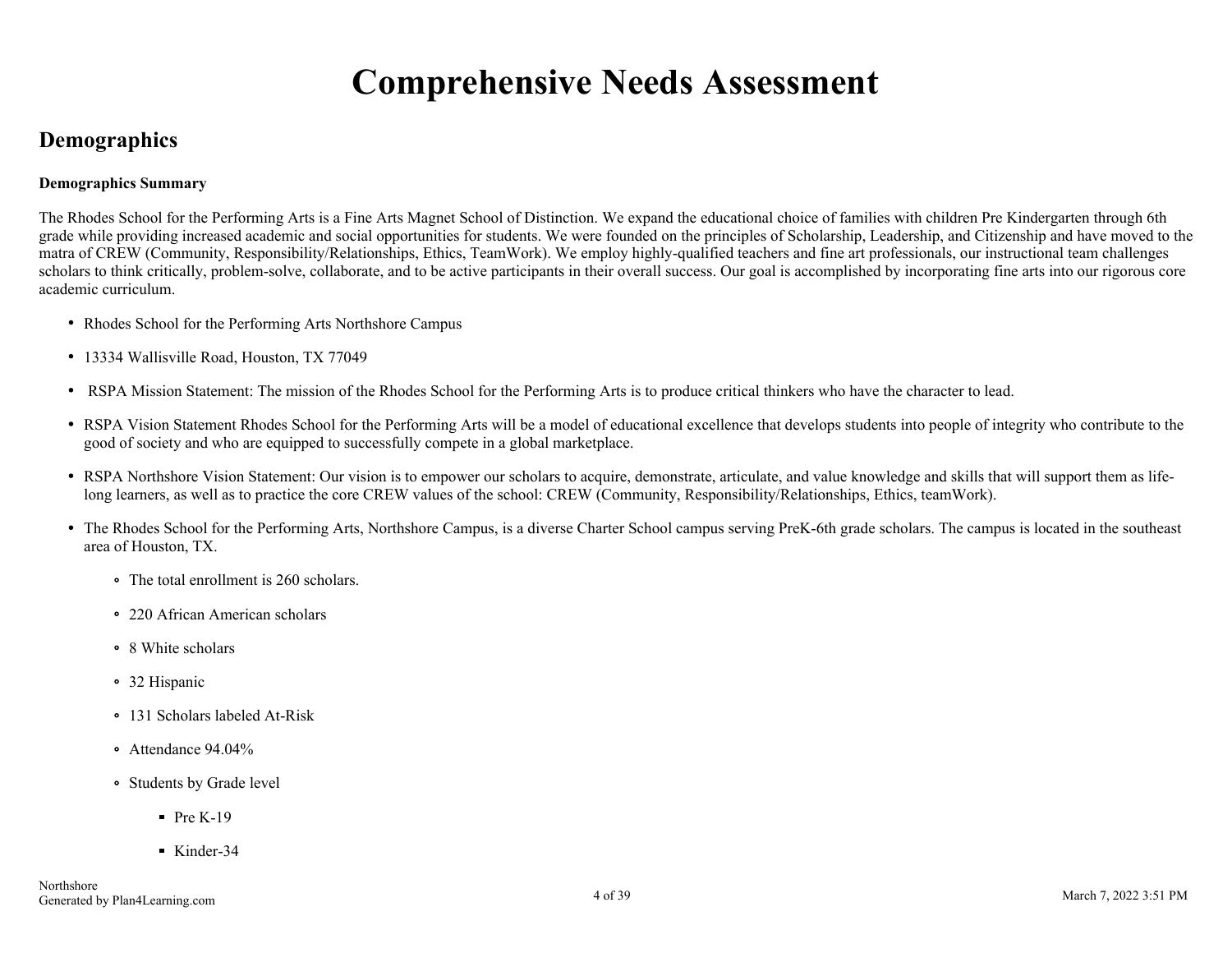- $First-35$
- Second-38
- Third-41
- Fourth-33
- $\blacksquare$  Fifth-40
- $\blacksquare$  Sixth-17
- Gender Female 139,
- Gender Male 121,
- Special Populations
	- 44 Special Education,
	- 8 504,
	- 57 Response to Intervention (RTI),
	- 6 English as a Second Language ESL,
	- 6 Limited English Profientecy LEP
	- 9 Gifted and Talented,
	- 103 Free Lunch, 100% (Due to COVID, State allowed), normal years Free- 223, Reduced- 31
		- RSPA Northshore employs high-quality and talented staff. We have full and part-time instructors and paraprofessionals who reflect the student body with regard to race and ethnicity.
		- Total Staff 45
			- 36 Black
			- 4 Hispanic
			- 8 Male
			- 39 Female
		- Class Size Average 22 scholars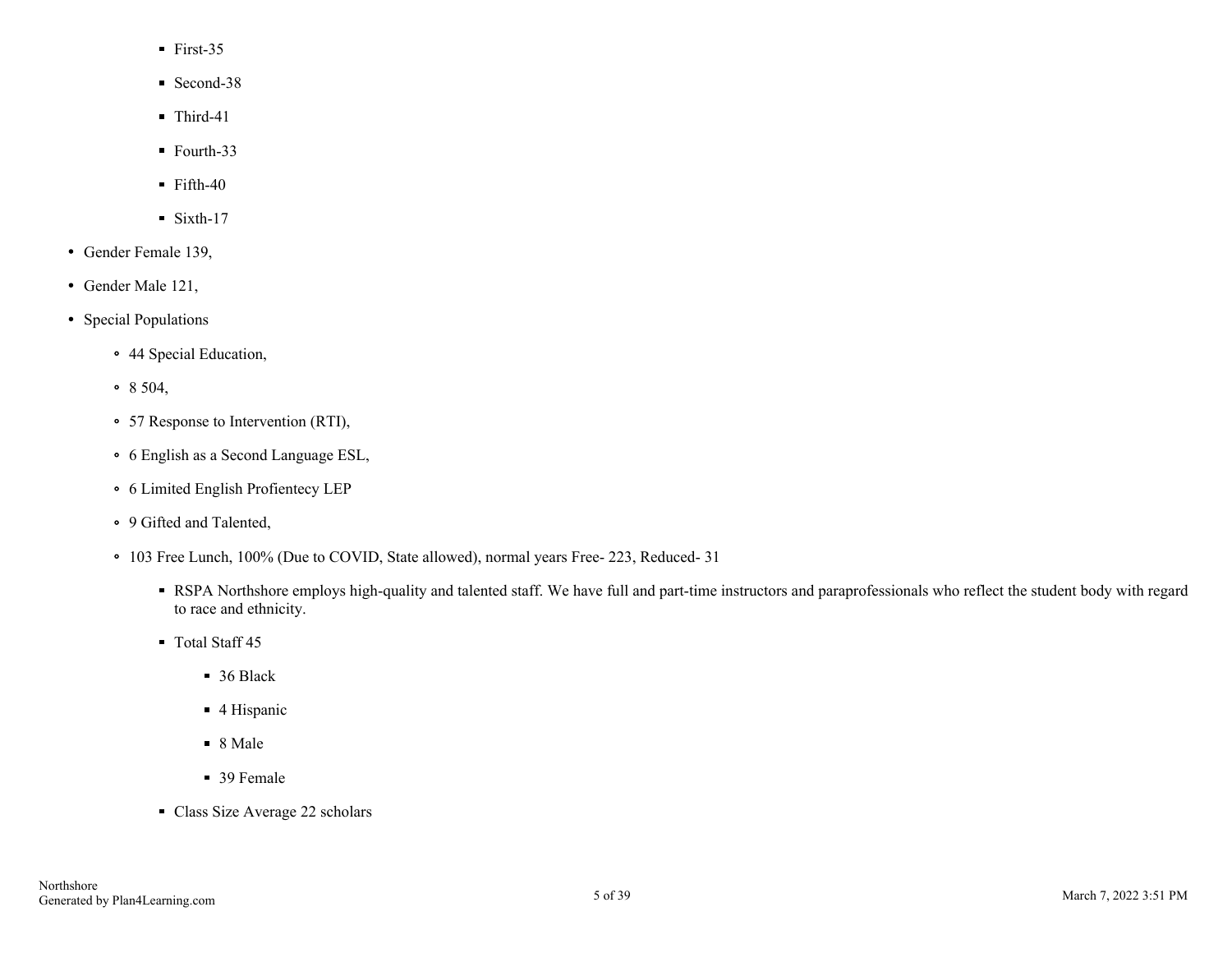#### **Demographics Strengths**

The area is made up of a growing working-class community. New home structures and job opportunities are growing rapidly. The school offers a number of performing arts courses including, but not limited to: Dance, Theater, Art, Percussion, and Keyboarding. Scholars are required to wear uniforms in an effort to promote unity and structure. The campus uses Restorative Practices, extra-curricular activities, and family engagement/involvement events to ensure students and families have ample opportunities to participate and assist in the overall growth and success of our campus. Additionally, we are able to support smaller class sizes and provide more targeted/individualized instruction and interventions.

#### **Problem Statements Identifying Demographics Needs**

**Problem Statement 1 (Prioritized):** Northshore has low enrollment and family involvement **Root Cause:** The campus has been relocated and now the Channelview and Wallisville Campus have merged. Families are attempting to find stability in a school system prior to and after Pandemic regulations. A new campus( IDEA) similar to ours opened in our area as competition. Last year, families couldn't visit schools because of covid.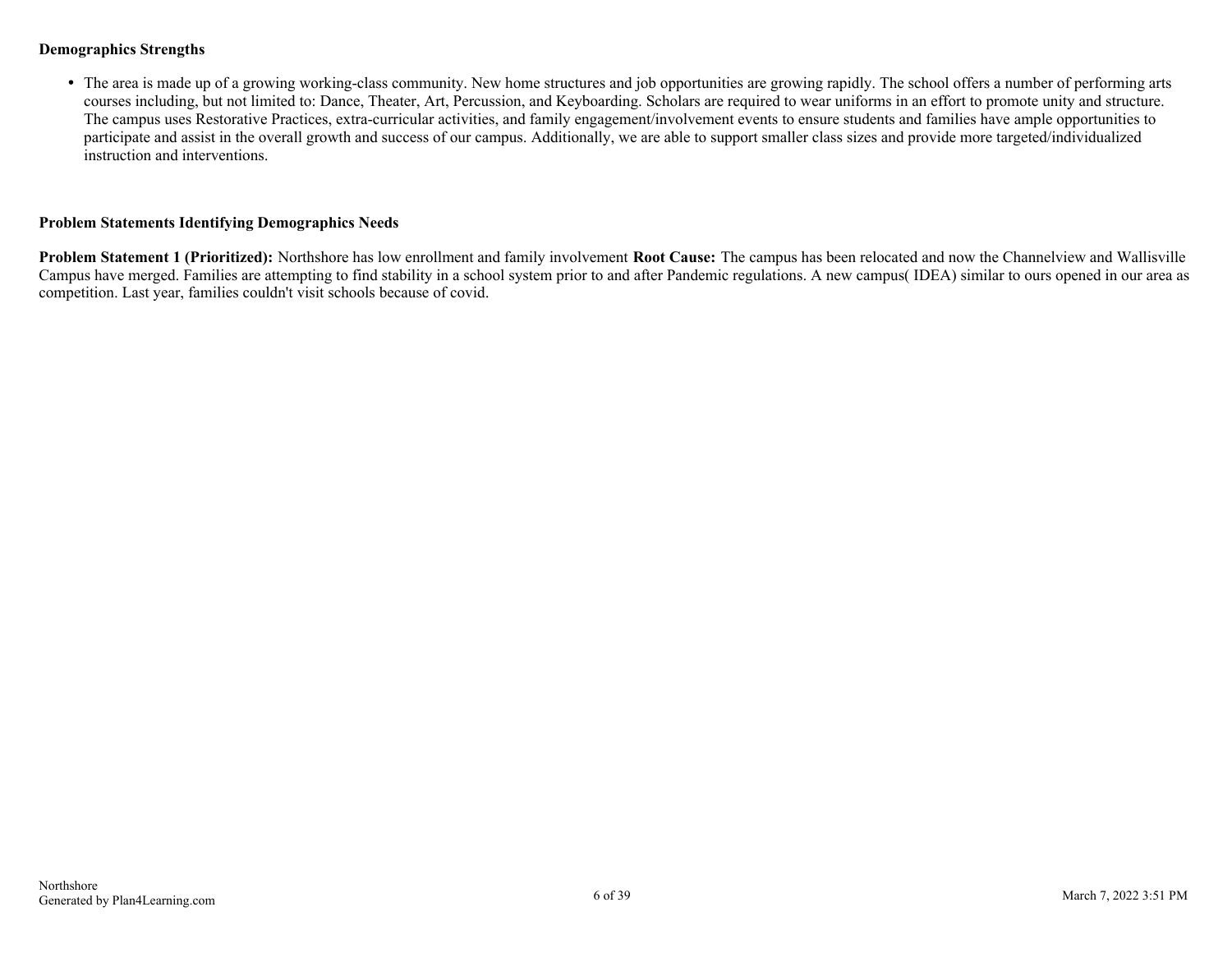# <span id="page-6-0"></span>**Student Learning**

#### **Student Learning Summary**

We are doing ok considering in 2021 we were doing virtual/hybrid learning because of Covid 19. Parents were told STAAR wouldn't count and some of our scholars didn't take the assessment. We invited the scholars to come from home and quite a few showed up. Here's how we faired with STAAR testing from the CV campus before moving to Northshore.

|            |           |        |                  |      |     | <b>Jackson</b> |
|------------|-----------|--------|------------------|------|-----|----------------|
| Reading    | 2019-2020 | CBA1   | CBA <sub>2</sub> | CBA3 | 3rd | 3rd STAAR      |
|            |           |        |                  |      |     | 2021           |
| Approaches | 59        | 56     | 77               | 68   | 50  | 41             |
| Meets      | 15        | 30     | 50               | 28   | 25  | 32             |
| Masters    | 3         | $\tau$ | 27               | 30   | 18  | 9              |
| Sped       | 50        | 57     | 80               | 56   | 40  | 33             |

Less than  $1/2$  of our scholars approached in Reading. Our Sped numbers dropped from 50% to 33% Our masters' numbers went up from 3% to 9%.

| Reading        | 2019-2020 | CBA <sub>1</sub> | CBA <sub>2</sub> | CBA3 | 4th | <b>White 4th</b><br><b>STAAR 21</b> |
|----------------|-----------|------------------|------------------|------|-----|-------------------------------------|
| Approaches     | 78        | 39               | 35               | 57   | 48  | 41                                  |
| Meets          | 43        |                  | 18               | 20   | 4   | 15                                  |
| <b>Masters</b> |           |                  |                  |      |     |                                     |
| Sped           | 43        |                  | 33               | 25   | 33  | 58                                  |

4th grade went down tremendously. 78% approaches went down to only 41% approaches. The number of scholars that met and masters went down 10% or more. The number of sped scholars passing increased.

| Reading        | 2019-2020 | CBA1 | CBA <sub>2</sub> | CBA3 | <b>5th STAAR</b><br>2021 | White   |
|----------------|-----------|------|------------------|------|--------------------------|---------|
| Approaches     | 59        | 67   | 71               | 71   | 75                       | 18 kids |
| Meets          | 21        | 39   | 35               | 41   | 58                       |         |
| <b>Masters</b> |           |      | 29               | 12   | 42                       |         |
| Sped $(5)$     | 33        | 60   | 60               | 20   | 33                       | 5 kids  |

Reading 5th grade proved to be one of our strengths. we went from 59% approaches to 75%. That is a 16% increase. The number of Meets went up by 17%. Last, the number of students mastering 5th Reading went up from 7% to 42% (=35%). Sped stayed the same.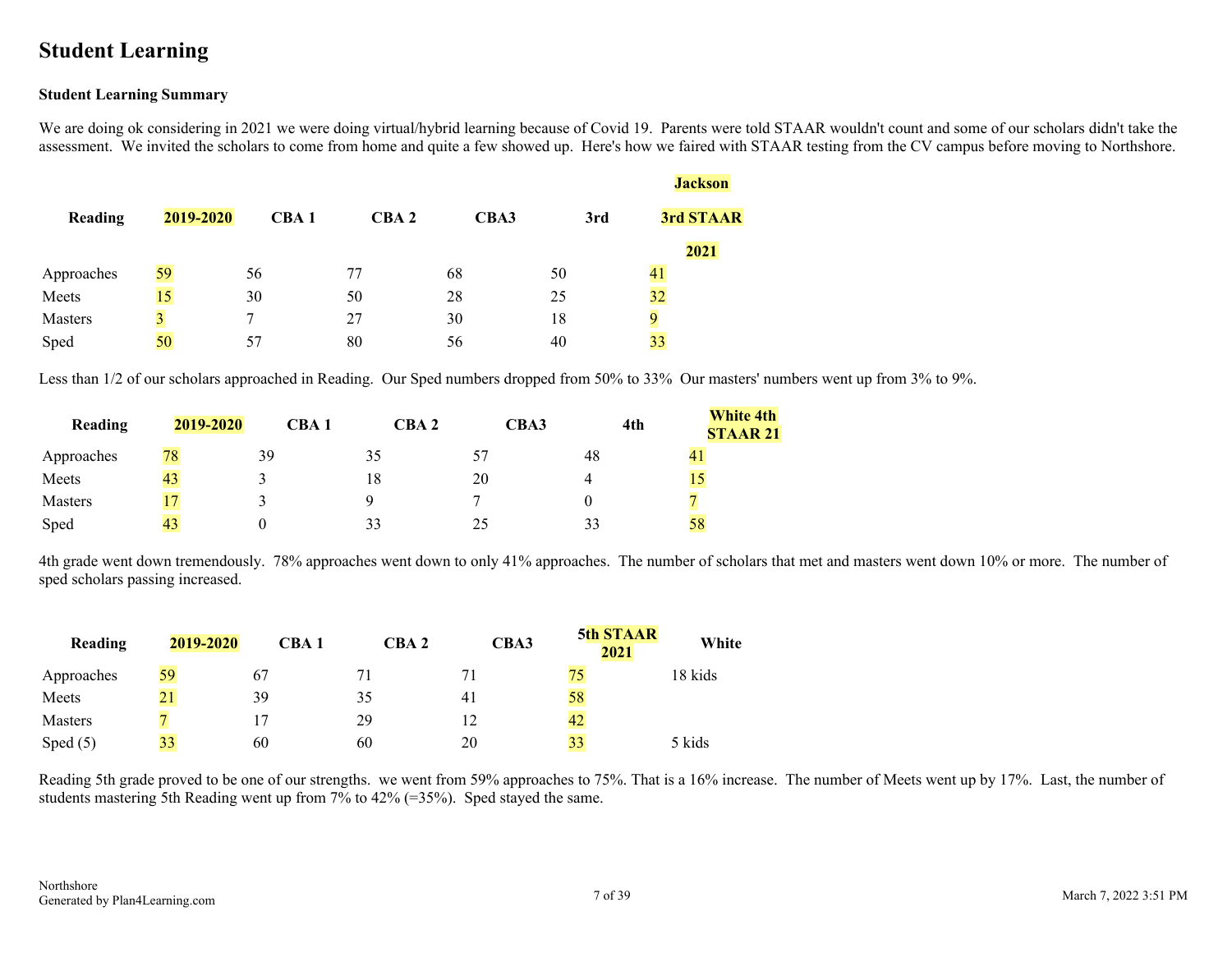| Math           | 2019-2020 | CBA <sub>1</sub> | CBA <sub>2</sub> | CBA3 | 3rd STAAR<br>2021 | <b>Harrison</b> |
|----------------|-----------|------------------|------------------|------|-------------------|-----------------|
| Approaches     | 74        | 31               |                  | 86   | 53                | 26 kids         |
| Meets          | 10        |                  | 50               | 32   | 26                |                 |
| <b>Masters</b> |           |                  | 14               |      |                   |                 |
| Sped           | 50        | 43               | 88               | 91   | 33                |                 |

3rd Math STAAR students approaching went down 21%. The number of students meeting and mastering went up. The number of Sped scholars went down from 50% to 33 %.

#### Willis Math CBA Scores 2020-2021- 4th grade

| Math           | 2019-2020 | CBA1 | CBA <sub>2</sub> | CBA3 | <b>4th STAAR</b><br>2021 | <b>Willis</b> |
|----------------|-----------|------|------------------|------|--------------------------|---------------|
| Approaches     | 42        | 36   | 28               | 26   | 33                       | 36 kids       |
| Meets          | 13        |      |                  |      |                          |               |
| <b>Masters</b> |           |      |                  |      | 4                        |               |
| Sped           |           | 37   | 0                | 33   |                          | 3 kids        |

The number of students approaching 4th Math went down 9%. The number of Meets went down 6% and the number of masters went up 4%. We have a lot of work to do with 4th grade Math.

| Math           | 2019-2020 | CBA <sub>1</sub> | CBA <sub>2</sub> | CBA3 | 5th STAAR<br>2021 | <b>Willis</b> |
|----------------|-----------|------------------|------------------|------|-------------------|---------------|
| Approaches     | 75        | 47               | 41               | 65   | 67                | 17 kids       |
| Meets          | 21        | 18               | 0                | 35   | 25                |               |
| <b>Masters</b> |           |                  | 0                | 18   |                   |               |
| Sped           | 100       |                  | 20               | 60   | 33                | 5 kids        |

The number of scholars approaching in 5th Math went down from 75% to 67% (-12%). The number of scholars that met or mastered went up bu 4% and 6%. The number passing for sped went down 66 %.

#### Science

|                                              | 2019-2020 | CBA 1          | CBA 2 | CBA3 | 5th STAAR<br>2021 | <b>Shanklin</b> |  |
|----------------------------------------------|-----------|----------------|-------|------|-------------------|-----------------|--|
| Approaches                                   | 47        | 0 <sub>1</sub> | 88    |      |                   | 18 kids         |  |
| Northshore<br>Generated by Plan4Learning.com |           |                |       |      | 8 of 39           |                 |  |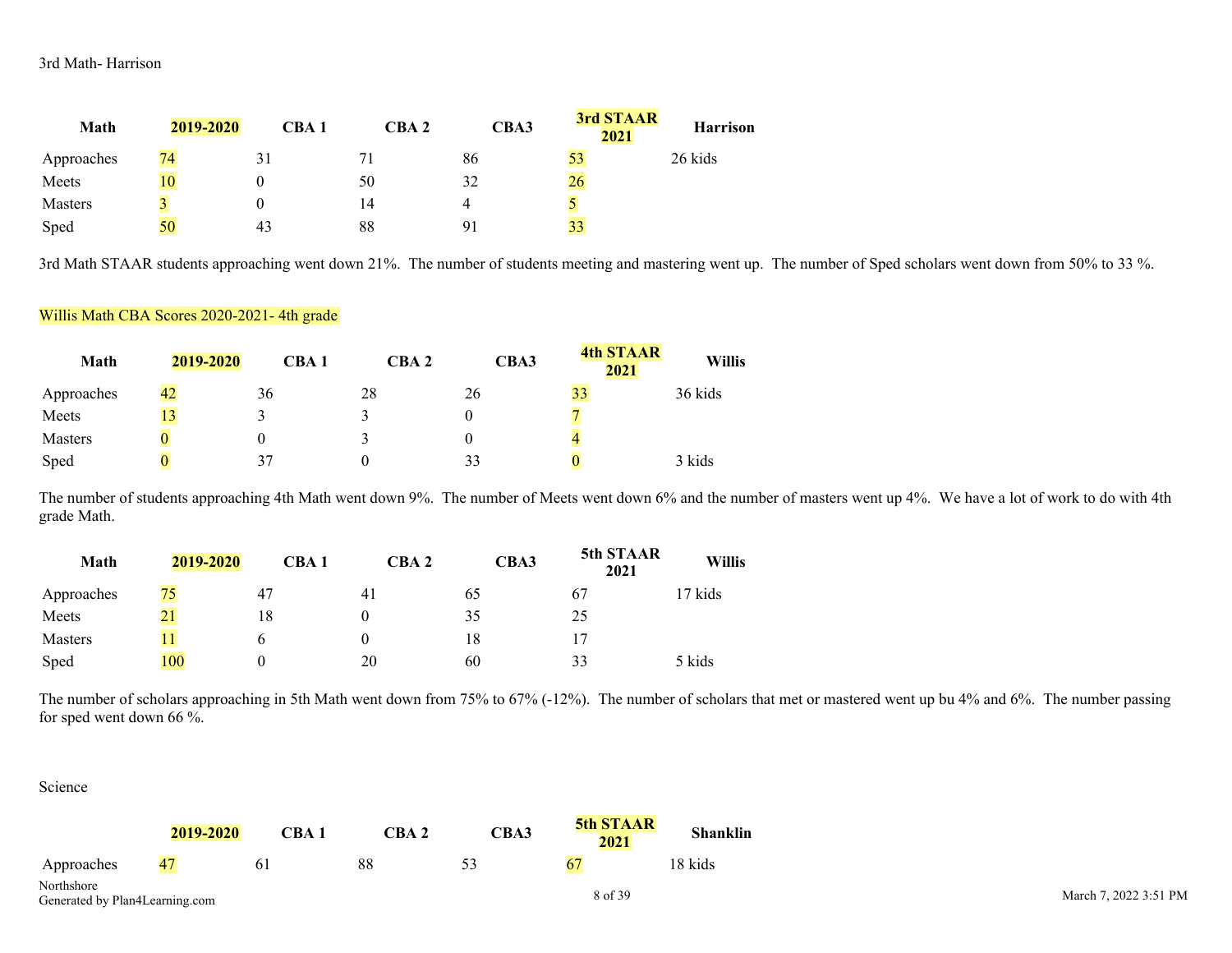|                | 2019-2020 | CBA <sub>1</sub> | CBA 2 | CBA3 | <b>5th STAAR</b><br>2021 | <b>Shanklin</b> |
|----------------|-----------|------------------|-------|------|--------------------------|-----------------|
| Meets          |           |                  | 29    |      | 25                       |                 |
| <b>Masters</b> |           |                  |       |      |                          |                 |
| Sped           | 33        | 20               | 80    | 20   | 33                       | 5 kids          |

Science was a brighter spot for us as far as growth was concerned. The number of 5th graders approaching went up from 47% to 67%  $(+20)$ . The number of scholars that met and mastered went up increased 16% and 17%. The number of sped scholars stayed the same.

#### WRITING

| Writing        | 2019-2020 | CBA1 | CBA <sub>2</sub> | CBA3 | <b>4th STAAR</b><br>2021 | White  |
|----------------|-----------|------|------------------|------|--------------------------|--------|
| Approaches     | 43        | 43   |                  | 19   | 35                       |        |
| Meets          | 22        |      |                  |      | 15                       |        |
| <b>Masters</b> |           |      |                  |      | U                        |        |
| Sped           |           |      | 33               | 25   | 50                       | 4 kids |

Writing continues to be an area where we need improvement. The number of scholars approaching went down 8%. Meet decreased by 7% and masters decreased by 4%. 50% of sped scholars approached but it was only 4 kids.

#### **Student Learning Strengths**

The campus is a 1:1 device campus. All scholars and faculty are provided with a District laptop to access all instructional materials. Scholars have been able to easily access and use all learning resources and management systems (K-2 SeeSaw, 3-5 Google Classroom/Schoology). On-Ground scholars have access to hands-on resources, which have allowed them to progress academically from CBA 1 to CBA 3/Benchmark. Scholars who are out with Covid 19 will have remote conferencing with Ms. Martin.

#### **Problem Statements Identifying Student Learning Needs**

**Problem Statement 1 (Prioritized):** The overall academic success rate of our scholars are performing below the District average on District Assessments. **Root Cause:** Under experienced faculty (50% 0-1 year). Lack of adequate academic/differentiation strategies training for faculty. Lack of specific team/coaching meetings to analyze/disaggregate data. Lack of accommodations training for faculty. Lack of Data-Driven Instructional training. Scholars have extremely low reading and comprehension levels.

**Problem Statement 2 (Prioritized):** Teachers need more support with rigor, engagement, differentiation, lesson alignment and delivery, classroom management, and instructional effectiveness. **Root Cause:** Lack of strategically identifying and implementing key systems and accountability for targeted professional development. Lack of instructional coaching with consistent and reliable instructional-actionable feedback, while holding teachers accountable for high expectations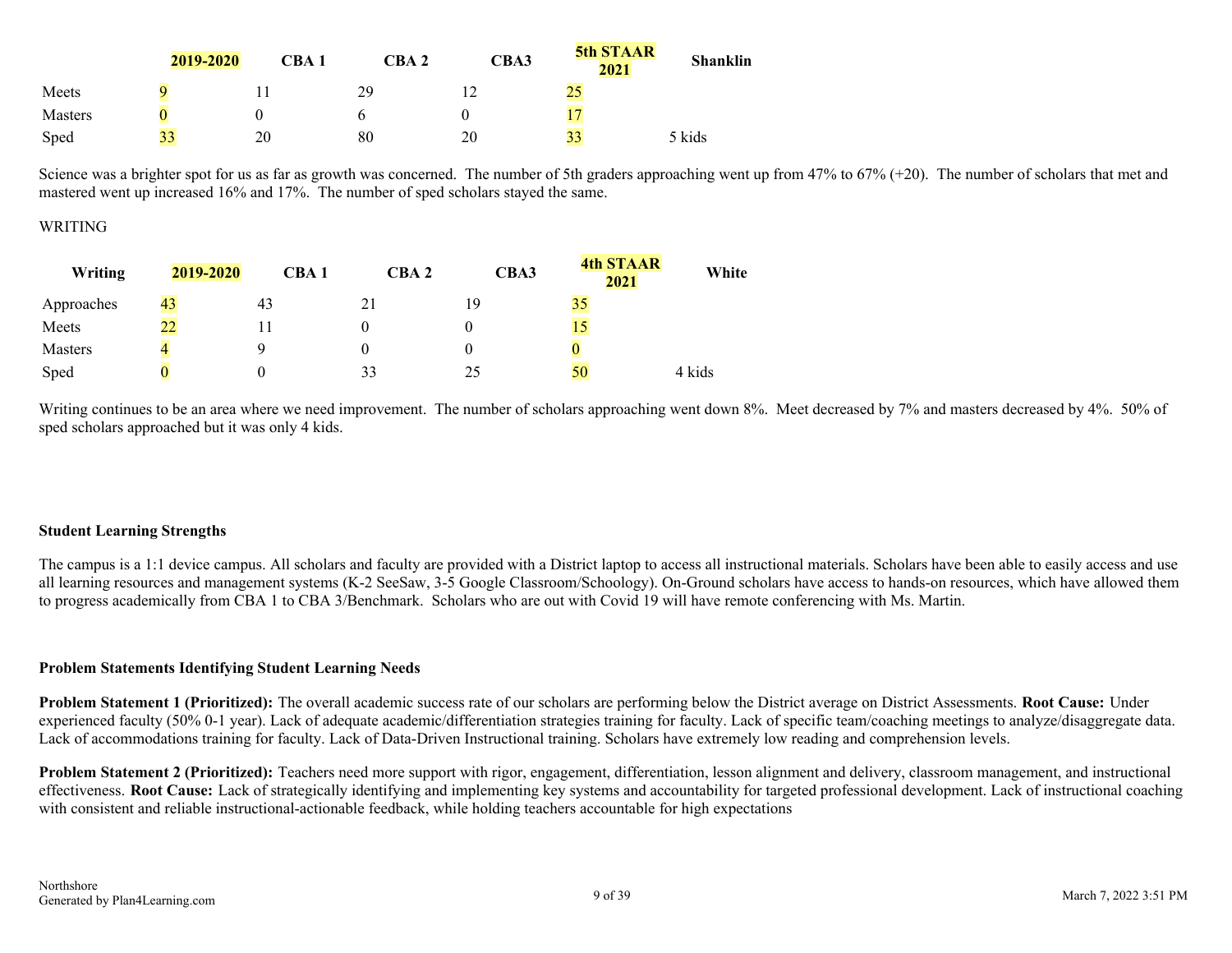# <span id="page-9-0"></span>**School Processes & Programs**

#### **School Processes & Programs Summary**

- The Northshore campus has been given the same fine arts as the Humble Campus of piano, dance, art, pe, library. percussions, and for the 1st time theatre and choir.
- The Northshore campus will add after-school tutoring to remediate our scholars with learning loss due to covid 19.
- Instructional/Curriculum Coach added August 2021, 5 days a week, support primarily ELAR/Writing/Matth- supports grades Pre K-2
- 4 Response to Intervention Aides- monitor and provide interventions for scholars identified using NWEA testing. Supports K-6, Math, and Reading.
- Alternative Learning Time (ALT)- additional remediation time (1 hour and 30 min) Supports Math, Reading, and Science for our HB4545 scholars
- Restorative Justice/CHAMPS/Growth Mindset programs to support culture and climate, as well as provide incentives for scholars and staff

Staff view RSPA as a strong family environment. Scholars and families respect faculty and have created lasting relationships. Overall retention is low due to voiced lack of instructional support and structure because of the learning loss from Covid 19.

#### **School Processes & Programs Strengths**

The campus is a 1:1 device campus. All scholars and faculty are provided with a District laptop to access all instructional materials. Scholars have been able to easily access and use all learning resources and management systems (K-2 SeeSaw, 3-5 Google Classroom/Schoology). On-Ground scholars have access to hands-on resources, which have allowed them to progress academically from CBA 1 to CBA 3/Benchmark.

The strengths of the perceptions are based on scholar, family, and employee reviews. Families enjoy the "Family oriented" environment, the "traditional style" of instruction, and the "diverse performing arts" options available to scholars. With very few schools offering Fine Arts programming, the Rhodes School for the Performing Arts is unique in its ability to offer such a variety and include the arts in its curriculum. Employees enjoy the "Family environment" and "team-building and overall positive attitude" of the campus. Faculty and staff note their needs have been met by campus administrators in a timely and effective manner. The health and safety of all staff and scholars is the primary concern of campus administration. Communication is getting better and more timely. Faculty and staff feel supported and heard when making campus administration aware of concerns.

#### **Problem Statements Identifying School Processes & Programs Needs**

**Problem Statement 1 (Prioritized):** Lack of highly qualified faculty and staff. High turnover rate for administration, faculty, and staff **Root Cause:** Low level support, recruitment, and targeted professional development.

**Problem Statement 2 (Prioritized):** Low level understanding and usage of technology platforms and integration **Root Cause:** Lack of PD related to systems and platforms offered and expected to use ( textbook/LMSs)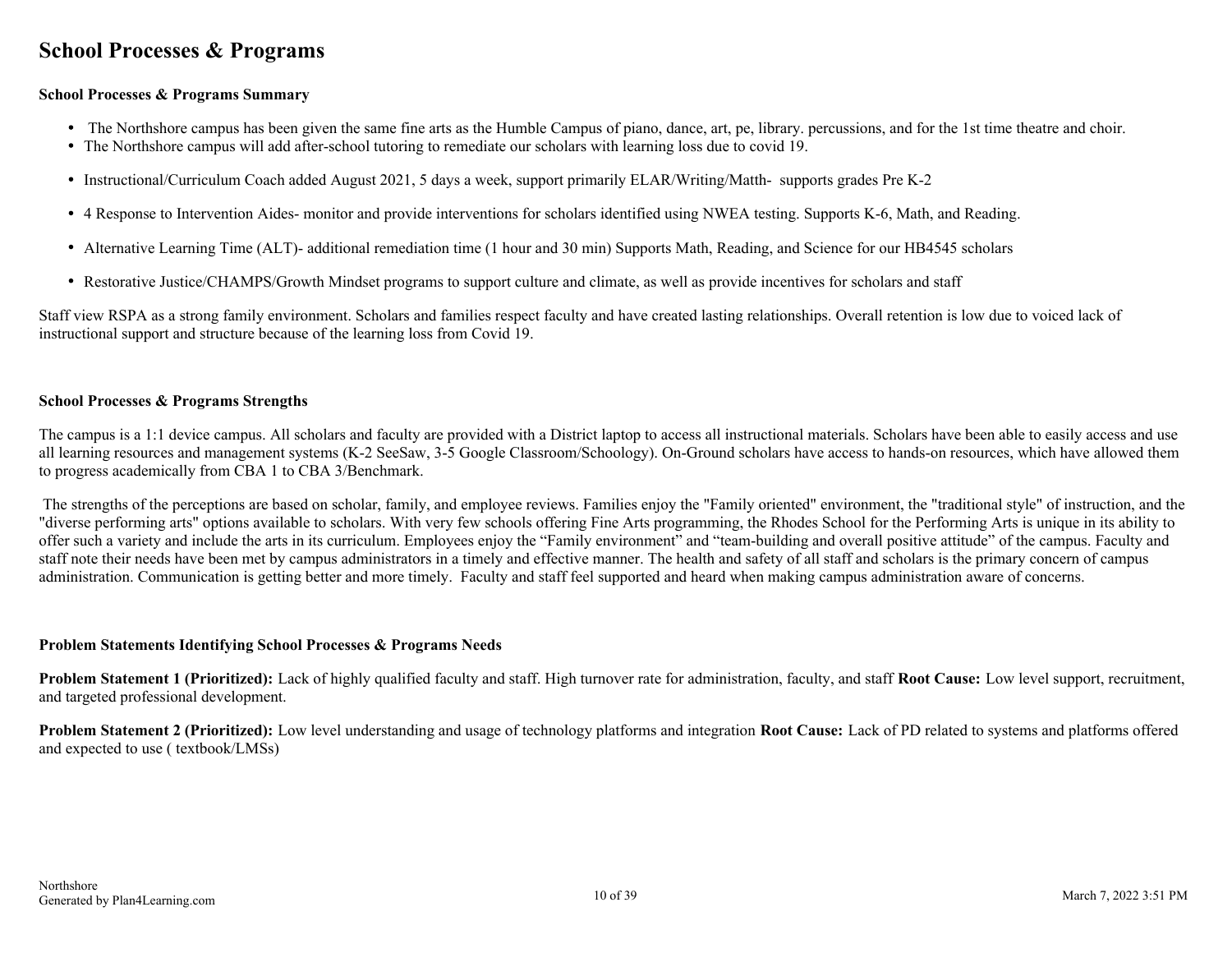# <span id="page-10-0"></span>**Perceptions**

#### **Perceptions Summary**

The Rhodes School for the Performing Arts is a Fine Arts Magnet School of Distinction. We expand the educational choice of families with children from Pre- Kindergarten through 6th grade while providing increased academic and social opportunities for students. We were founded on the principles of Scholarship, Leadership, and Citizenship and have moved to the mantra of CREW (Community, Responsibility/Relationships, Ethics, TeamWork). We employ highly qualified teachers and fine art professionals, our instructional team challenges scholars to think critically, problem-solve, collaborate, and be active participants in their overall success. Our goal is accomplished by incorporating fine arts into our rigorous core academic curriculum.

Staff view RSPA as a strong family environment. Scholars and families respect faculty and have created lasting relationships. The school is expected to have a grand production each year in December. The quality of instructional staff is perceived low due to a high number of uncertified faculty members. However, we added a counselor and assistant principal for the Northshore campus.

#### **Perceptions Strengths**

The overall culture and climate of our campus is positive and engaged. RSPA Northshore participated in monthly staff motivation/restorative meetings with the District CREW Coordinator. Every month four teachers were selected to receive traveling trophies. All grade level teachers on our staff taught CREW Lessons from 7:45-8:00am. Overall our campus body has a clear understanding of all procedures, roles, and responsibilities related to academic and behavioral expectations and standards. We support and strive to grow the whole-child: academically, behaviorally, and social-emotionally.

The strengths of the perceptions are based on scholar, family, and employee reviews. Families enjoy the "Family oriented" environment, the "traditional style" of instruction, and the "diverse performing arts" options available to scholars. With very few schools offering Fine Arts programming, the Rhodes School for the Performing Arts is unique in its ability to offer such a variety and include the arts in its curriculum. Employees enjoy the "Family environment" and "team building and overall positive attitude" of the campus. Faculty and staff note their needs have been met by campus administrators in a timely and effective manner. The health and safety of all staff and scholars is the primary concern of campus administration. Communication is getting better and more timely with a new campus administrator. Faculty and staff feel supported and heard when making campus administration aware of concerns.

#### **Problem Statements Identifying Perceptions Needs**

**Problem Statement 1 (Prioritized):** Due to Covid 19, there are high concerns regarding health, safety, and an orderly climate. **Root Cause:** Frequently changing protocols for health and safety from CDC/RSPA.

**Problem Statement 2 (Prioritized):** High teacher and administration turnover rate **Root Cause:** Lack of support, instructional/pedagogical coaching, actionable feedback, and effective modeling of strategies.

**Problem Statement 3 (Prioritized):** Low family and community involvement **Root Cause:** No structure of Parent/Teacher Crew (PTC). Lack of regular meetings at times that are conducive to family work/life schedules. Lack of effective and timely communication regarding RSPA changes, events, instructional plan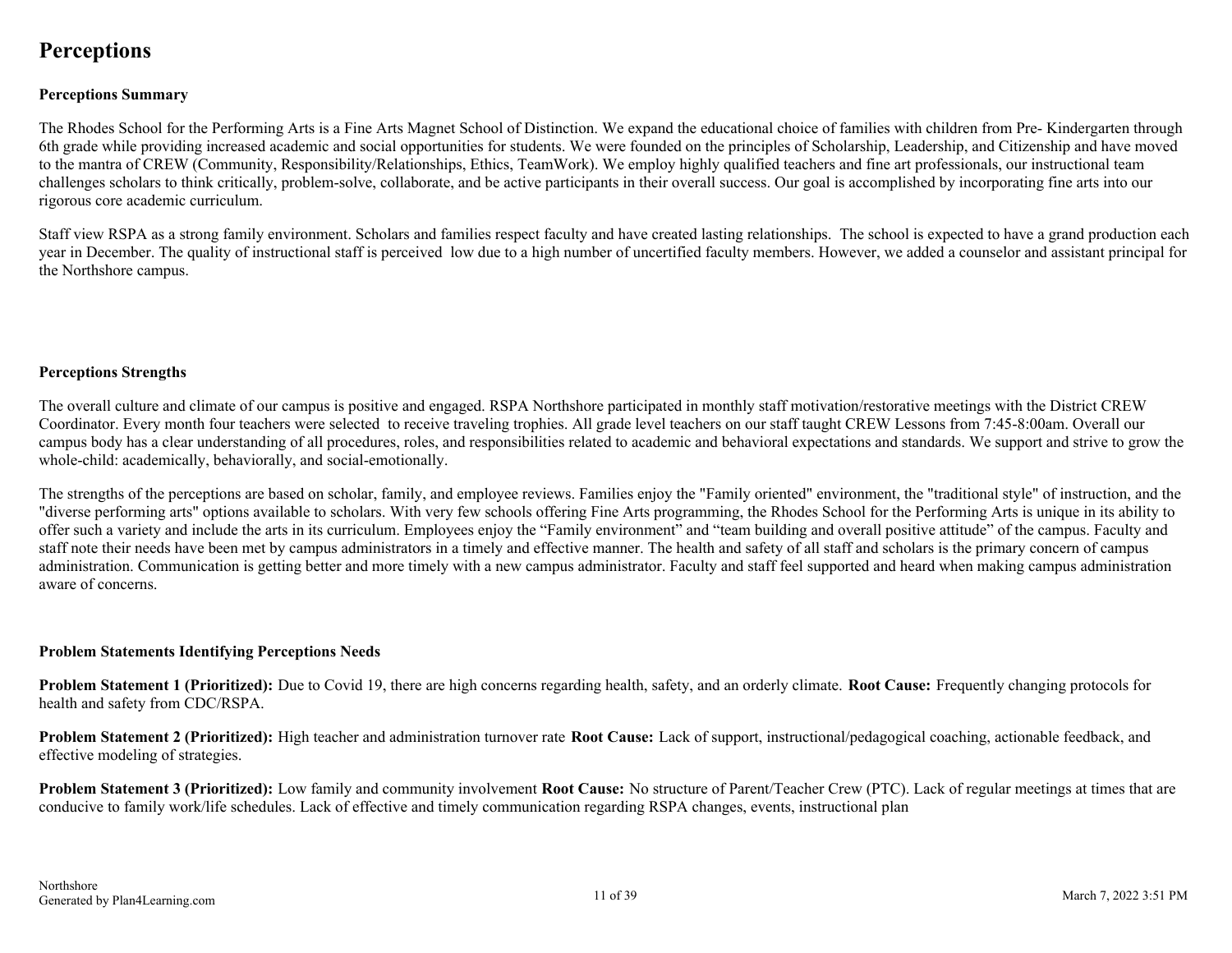# **Priority Problem Statements**

<span id="page-11-0"></span>**Problem Statement 9**: Northshore has low enrollment and family involvement

**Root Cause 9**: The campus has been relocated and now the Channelview and Wallisville Campus have merged. Families are attempting to find stability in a school system prior to and after Pandemic regulations. A new campus(IDEA) similar to ours opened in our area as competition. Last year, families couldn't visit schools because of covid. **Problem Statement 9 Areas**: Demographics

**Problem Statement 1**: The overall academic success rate of our scholars are performing below the District average on District Assessments.

**Root Cause 1**: Under experienced faculty (50% 0-1 year). Lack of adequate academic/differentiation strategies training for faculty. Lack of specific team/coaching meetings to analyze/disaggregate data. Lack of accommodations training for faculty. Lack of Data-Driven Instructional training. Scholars have extremely low reading and comprehension levels. **Problem Statement 1 Areas**: Student Learning

**Problem Statement 6**: Lack of highly qualified faculty and staff. High turnover rate for administration, faculty, and staff **Root Cause 6**: Low level support, recruitment, and targeted professional development. **Problem Statement 6 Areas**: School Processes & Programs

**Problem Statement 5**: Due to Covid 19, there are high concerns regarding health, safety, and an orderly climate. **Root Cause 5**: Frequently changing protocols for health and safety from CDC/RSPA. **Problem Statement 5 Areas**: Perceptions

**Problem Statement 2**: Teachers need more support with rigor, engagement, differentiation, lesson alignment and delivery, classroom management, and instructional effectiveness. **Root Cause 2**: Lack of strategically identifying and implementing key systems and accountability for targeted professional development. Lack of instructional coaching with consistent and reliable instructional-actionable feedback, while holding teachers accountable for high expectations **Problem Statement 2 Areas**: Student Learning

**Problem Statement 8**: Low level understanding and usage of technology platforms and integration **Root Cause 8**: Lack of PD related to systems and platforms offered and expected to use ( textbook/LMSs) **Problem Statement 8 Areas**: School Processes & Programs

**Problem Statement 4**: High teacher and administration turnover rate

**Root Cause 4**: Lack of support, instructional/pedagogical coaching, actionable feedback, and effective modeling of strategies. **Problem Statement 4 Areas**: Perceptions

**Problem Statement 7:** Low family and community involvement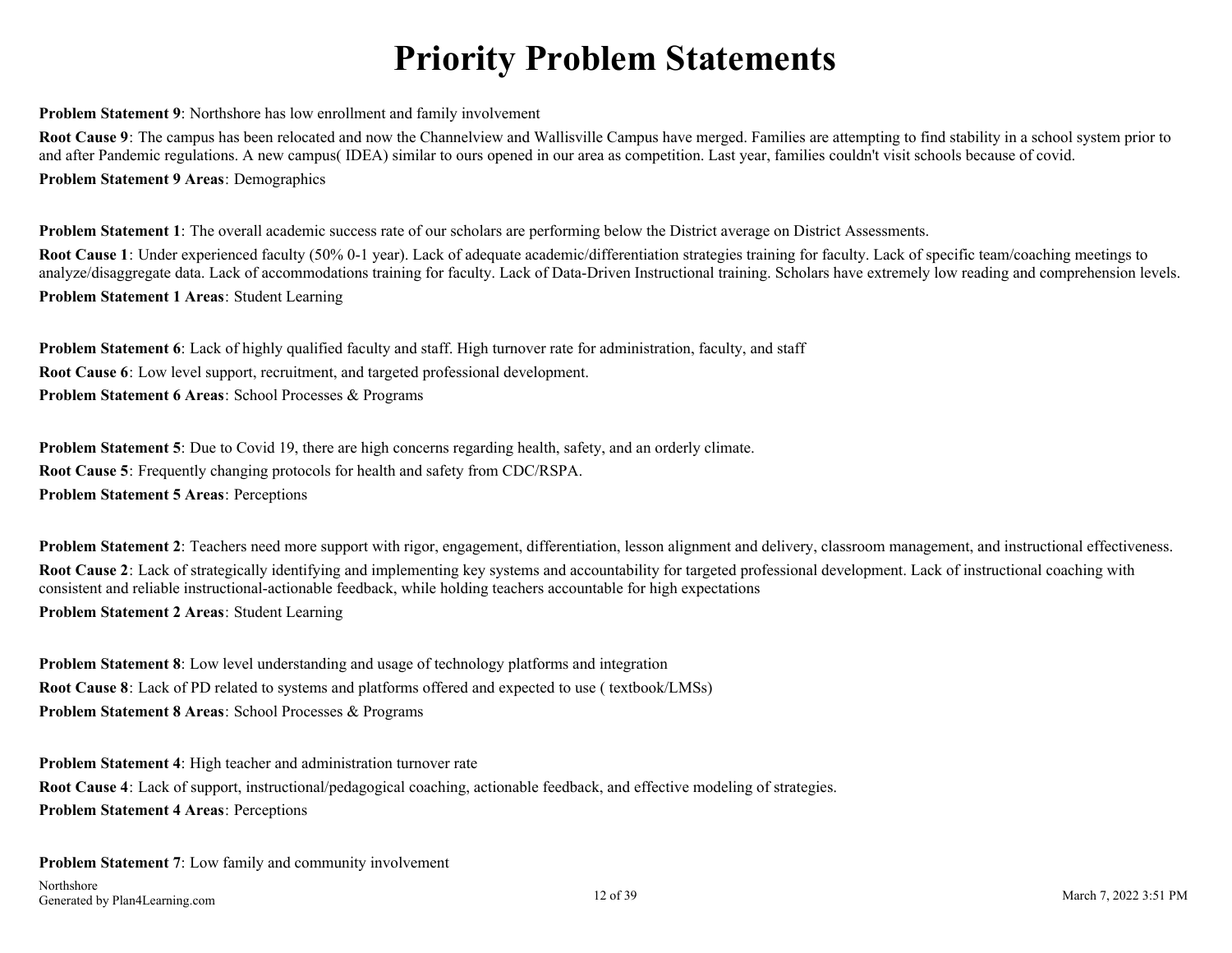**Root Cause 7**: No structure of Parent/Teacher Crew (PTC). Lack of regular meetings at times that are conducive to family work/life schedules. Lack of effective and timely communication regarding RSPA changes, events, instructional plan

**Problem Statement 7 Areas**: Perceptions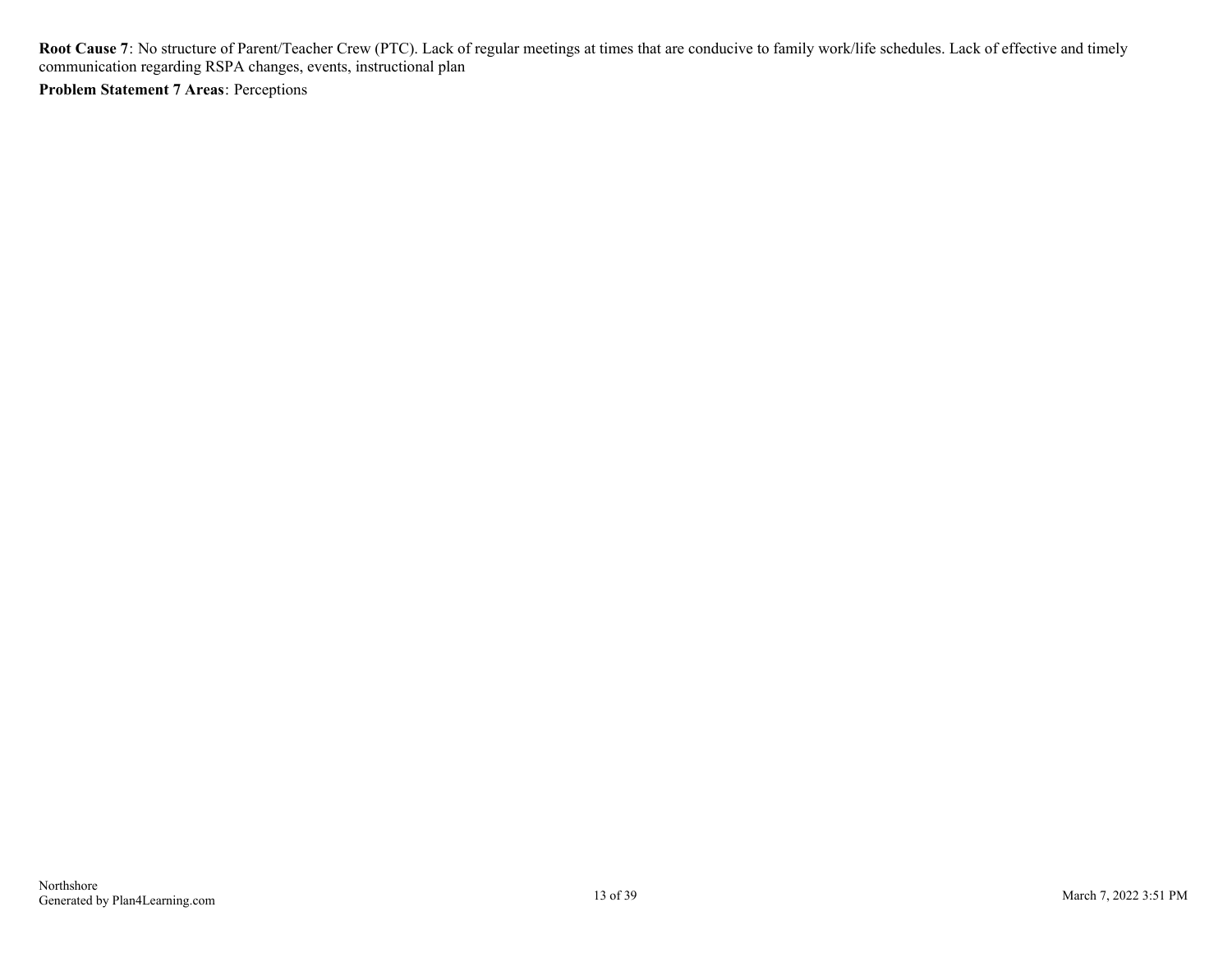# **Comprehensive Needs Assessment Data Documentation**

<span id="page-13-0"></span>The following data were used to verify the comprehensive needs assessment analysis:

#### **Improvement Planning Data**

- District goals
- Campus goals
- HB3 Reading and math goals for PreK-3
- Performance Objectives with summative review (prior year)
- Campus/District improvement plans (current and prior years)
- Covid-19 Factors and/or waivers for Assessment, Accountability, ESSA, Missed School Days, Educator Appraisals, etc.
- Planning and decision making committee(s) meeting data
- State and federal planning requirements
- Covid-19 Factors and/or waivers

#### **Accountability Data**

- Texas Academic Performance Report (TAPR) data
- Student Achievement Domain
- Student Progress Domain
- Closing the Gaps Domain
- Effective Schools Framework data
- Comprehensive, Targeted, and/or Additional Targeted Support Identification data
- Accountability Distinction Designations
- Federal Report Card Data
- Local Accountability Systems (LAS) data

#### **Student Data: Assessments**

- State and federally required assessment information
- State and federally required assessment information (e.g. curriculum, eligibility, format, standards, accommodations, TEA information)
- (STAAR) current and longitudinal results, including all versions
- State of Texas Assessments of Academic Readiness (STAAR) current and longitudinal results, including all versions
- STAAR released test questions
- Texas English Language Proficiency Assessment System (TELPAS) and TELPAS Alternate results
- Student Success Initiative (SSI) data for Grades 5 and 8
- Student failure and/or retention rates
- Local diagnostic reading assessment data
- Local benchmark or common assessments data
- Running Records results
- Observation Survey results
- Prekindergarten Self-Assessment Tool
- Texas approved PreK 2nd grade assessment data
- Texas approved Prekindergarten and Kindergarten assessment data

### **Student Data: Student Groups**

**Northshore** Generated by Plan4Learning.com March 7, 2022 3:51 PM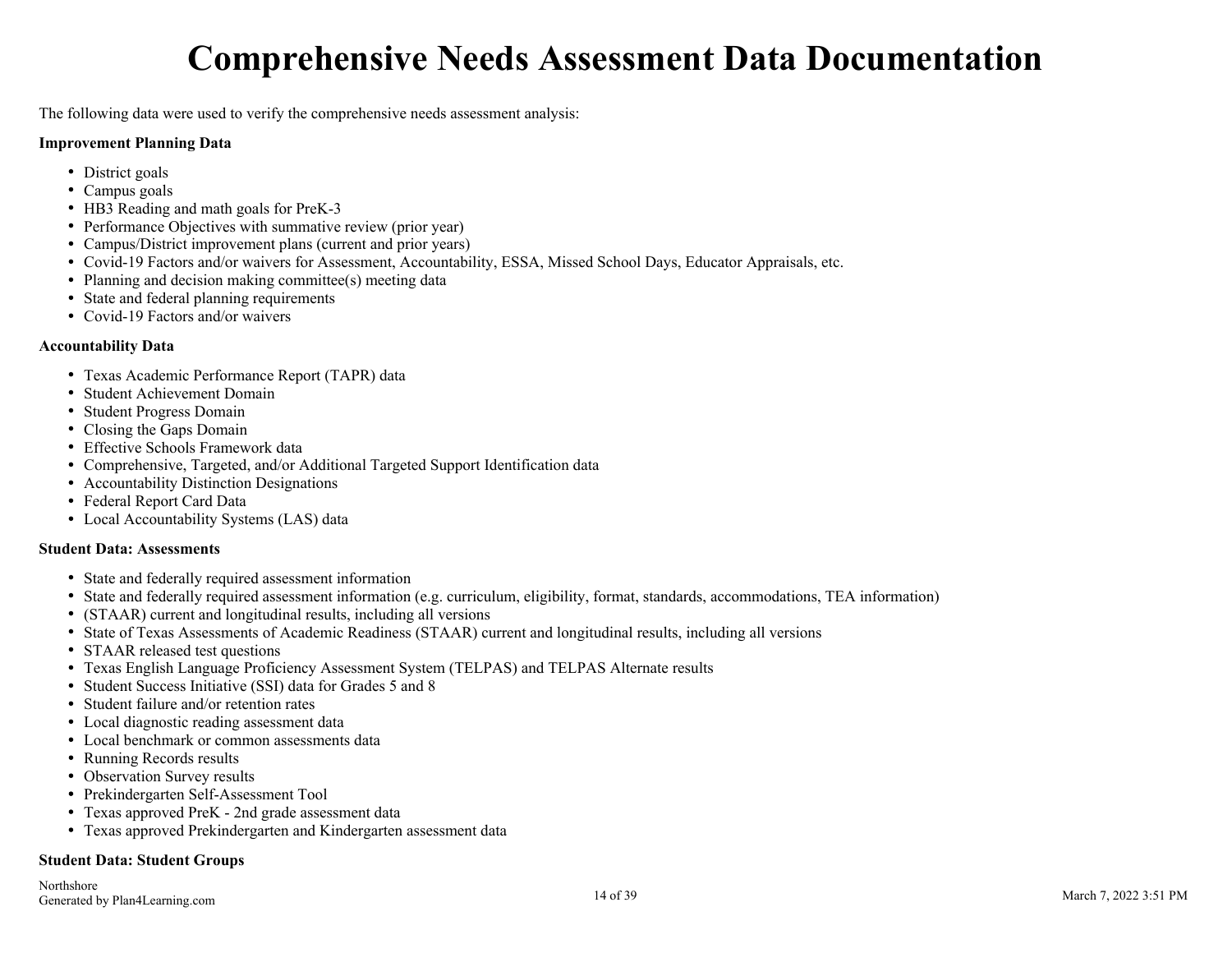- Race and ethnicity data, including number of students, academic achievement, discipline, attendance, and rates of progress between groups
- Special programs data, including number of students, academic achievement, discipline, attendance, and rates of progress for each student group
- Economically Disadvantaged / Non-economically disadvantaged performance, progress, and participation data
- Male / Female performance, progress, and participation data
- Special education/non-special education population including discipline, progress and participation data
- Migrant/non-migrant population including performance, progress, discipline, attendance and mobility data
- At-risk/non-at-risk population including performance, progress, discipline, attendance, and mobility data
- EL/non-EL or LEP data, including academic achievement, progress, support and accommodation needs, race, ethnicity, gender, etc.
- Section 504 data
- Homeless data
- Gifted and talented data
- Dyslexia Data
- Response to Intervention (RtI) student achievement data

#### **Student Data: Behavior and Other Indicators**

- Attendance data
- Mobility rate, including longitudinal data
- Discipline records
- Student surveys and/or other feedback
- Class size averages by grade and subject
- School safety data
- Enrollment trends

#### **Employee Data**

- Professional learning communities (PLC) data
- Staff surveys and/or other feedback
- Teacher/Student Ratio
- State certified and high quality staff data
- Campus leadership data
- Campus department and/or faculty meeting discussions and data
- Professional development needs assessment data
- Evaluation(s) of professional development implementation and impact
- TTESS data

#### **Parent/Community Data**

- Parent surveys and/or other feedback
- Parent engagement rate
- Community surveys and/or other feedback

#### **Support Systems and Other Data**

- Organizational structure data
- Processes and procedures for teaching and learning, including program implementation
- Communications data
- Capacity and resources data
- Budgets/entitlements and expenditures data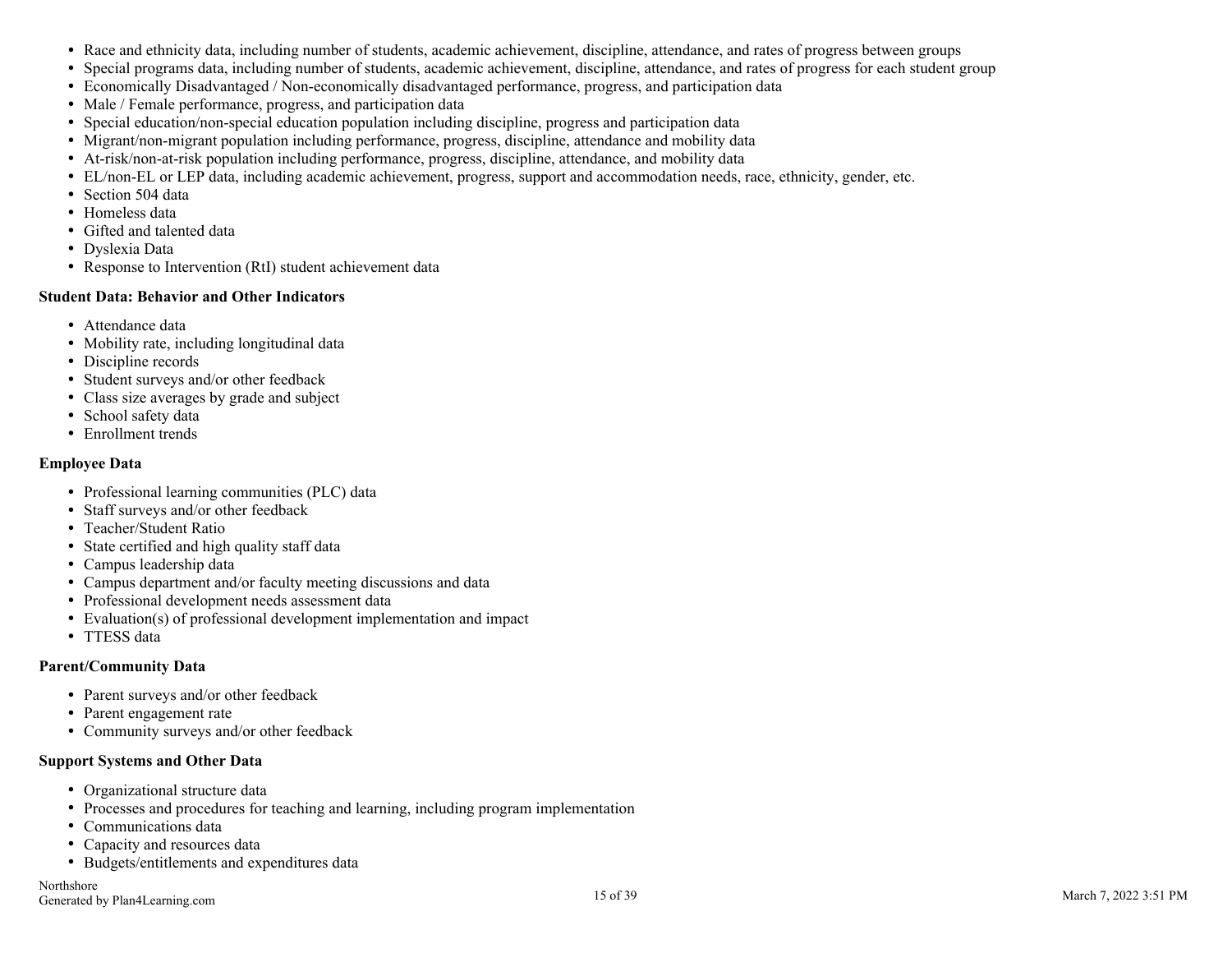- Study of best practices
- Other additional data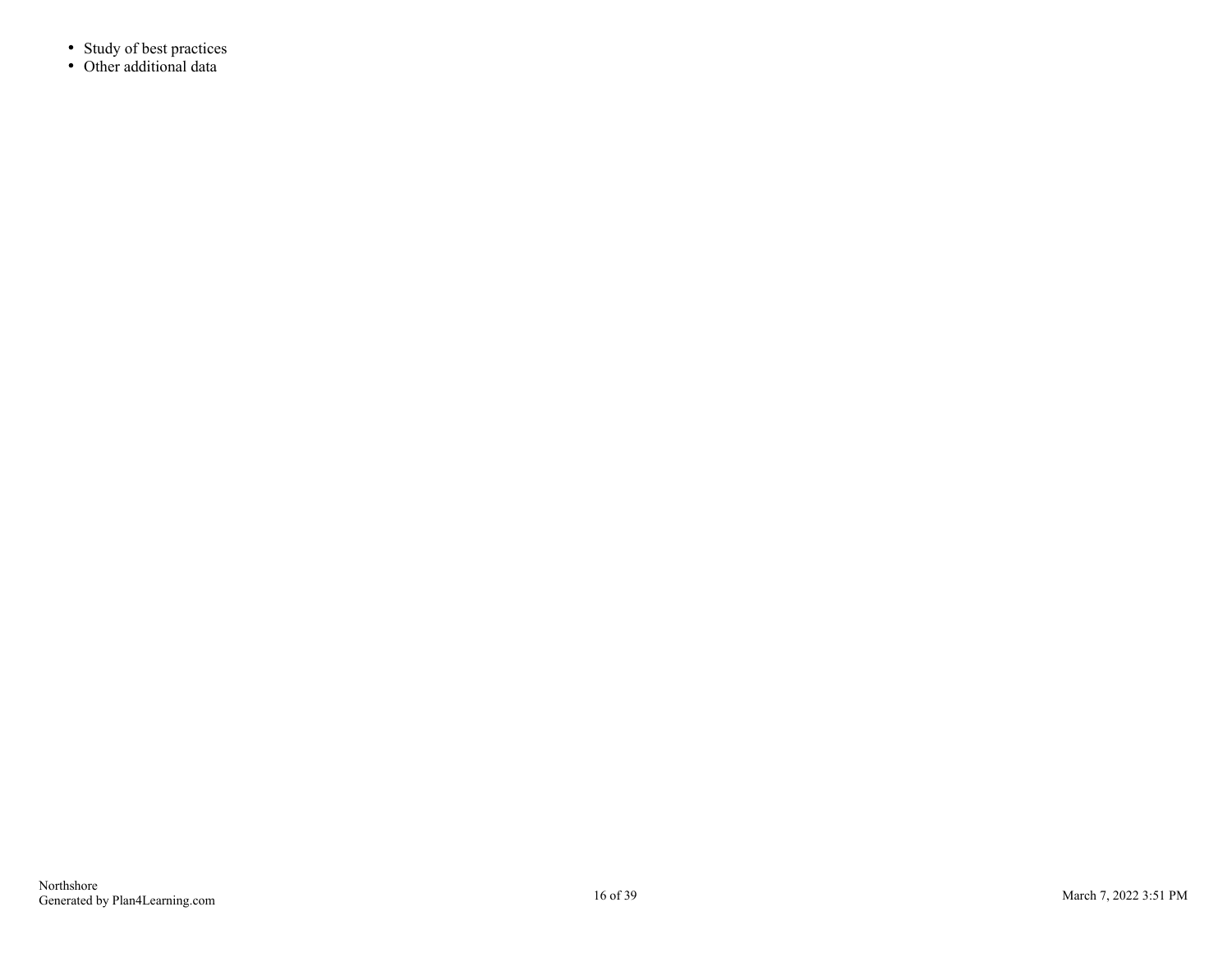# **Goals**

<span id="page-16-0"></span>**Goal 1:** IMPROVE ACADEMIC PERFORMANCE to 80% approaches and 50% meets on all District Assessments by the EOY 2021-2022.

# **Performance Objective 1:** MATH

Use evidence-based instructional programs and strategies to increase achievement in math computation, problem-solving, and math fluency.

### **Targeted or ESF High Priority**

#### **HB3 Goal**

**Evaluation Data Sources:** Common Assessments, Instructional Rounds, Instructional Leadership Classroom Observations, Student Data tracking, NWEA/MAP Data, Math Quick Facts Tracking, Progress Reports, and Report Cards, STAAR Data (3-5)

| <b>Strategy 1 Details</b>                                                                                                                                                                                                                                                                                                                                                                                                                                                                                                                                                                                                                                                                                                                                                                                                                                                                                                 |             |           | <b>Reviews</b> |                  |
|---------------------------------------------------------------------------------------------------------------------------------------------------------------------------------------------------------------------------------------------------------------------------------------------------------------------------------------------------------------------------------------------------------------------------------------------------------------------------------------------------------------------------------------------------------------------------------------------------------------------------------------------------------------------------------------------------------------------------------------------------------------------------------------------------------------------------------------------------------------------------------------------------------------------------|-------------|-----------|----------------|------------------|
| <b>Strategy 1: MATH</b>                                                                                                                                                                                                                                                                                                                                                                                                                                                                                                                                                                                                                                                                                                                                                                                                                                                                                                   |             | Formative |                | <b>Summative</b> |
| A. Increased daily practice of math facts and vocabulary for all students.<br>B. Implementation of problem-solving strategies for all students.<br>C. Continued use of Lead4ward, Mentoring Minds, Prodigy, grades for all students.<br>D. Use of interventions, small group instruction, ALT time, and RTI processes to meet the needs of struggling students.<br>E. Use of Map and Higher-order thinking questioning<br>F. C&I Weekly Meetings to Unpack the TEKS, practice using "At Bats", discuss best practices, and using Data tracking to<br>drive instruction<br>G. Skip counting and Math Fact at lunch with Fine Arts Team<br>H. Common assessments to CFU of upcoming tested TEKS.<br>Strategy's Expected Result/Impact: Math scores will increase on common assessments and district CBA's and<br>STAAR. Scholars math fluency and vocabulary will improve. Teachers will better understand how to teach the | <b>Nov</b>  | Jan       | Mar            | June             |
| TEKS.<br>Staff Responsible for Monitoring: Principal, AP, C &I Coaches, New Teacher Coach, RTI Coordinator<br>Schoolwide and Targeted Assisted Title I Elements: 2.4, 2.5, 2.6 - TEA Priorities: Recruit, support, retain                                                                                                                                                                                                                                                                                                                                                                                                                                                                                                                                                                                                                                                                                                 |             |           |                |                  |
| teachers and principals, Build a foundation of reading and math, Improve low-performing schools - ESF Levers:<br>Lever 1: Strong School Leadership and Planning, Lever 2: Effective, Well-Supported Teachers, Lever 4: High-<br>Quality Curriculum, Lever 5: Effective Instruction<br><b>Problem Statements:</b> Student Learning 1, 2 - School Processes & Programs 2 - Perceptions 2                                                                                                                                                                                                                                                                                                                                                                                                                                                                                                                                    |             |           |                |                  |
|                                                                                                                                                                                                                                                                                                                                                                                                                                                                                                                                                                                                                                                                                                                                                                                                                                                                                                                           |             |           |                |                  |
| Continue/Modify<br>Accomplished<br>No Progress<br>100%                                                                                                                                                                                                                                                                                                                                                                                                                                                                                                                                                                                                                                                                                                                                                                                                                                                                    | Discontinue |           |                |                  |

# **Performance Objective 1 Problem Statements:**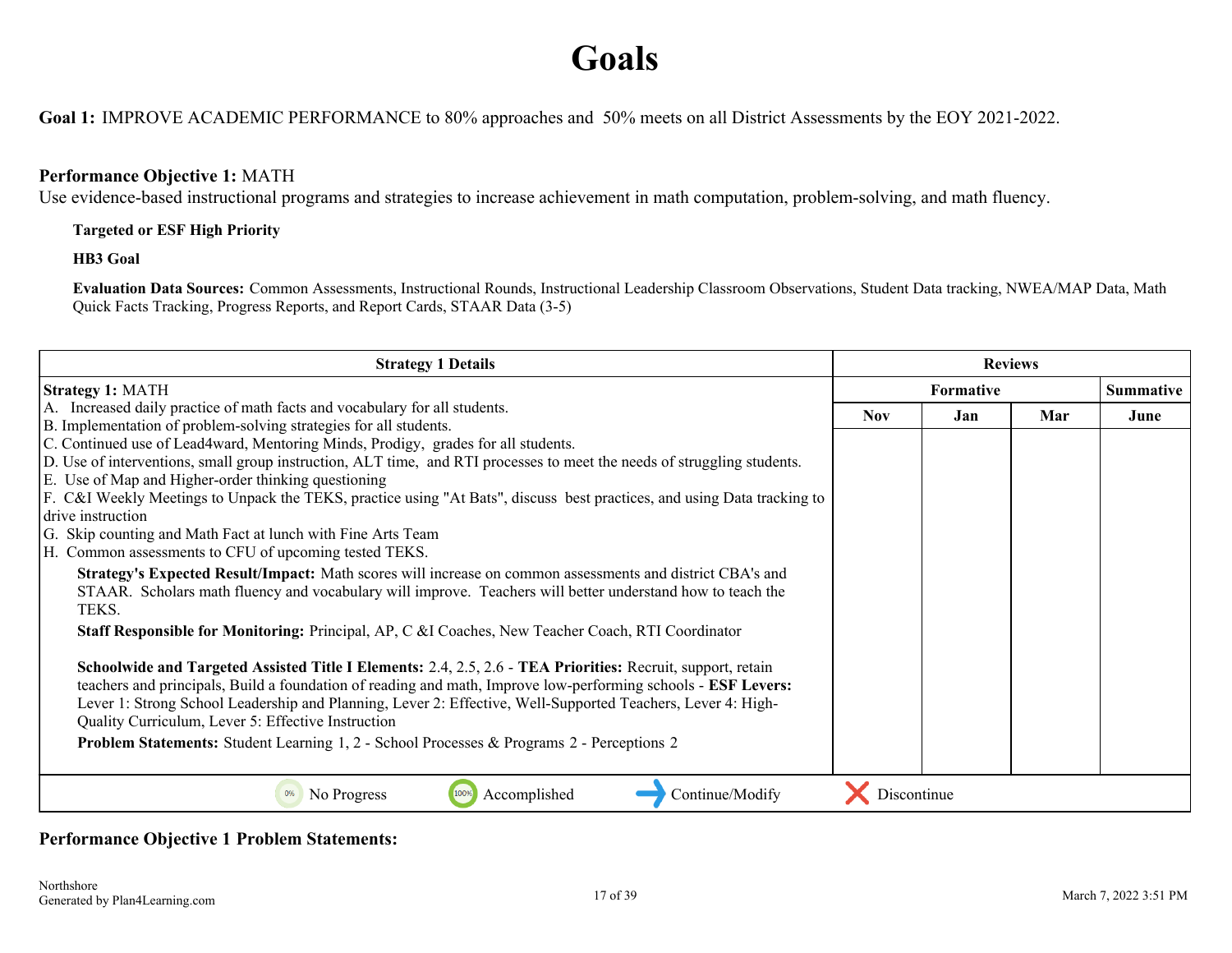#### **Student Learning**

**Problem Statement 1**: The overall academic success rate of our scholars are performing below the District average on District Assessments. **Root Cause**: Under experienced faculty (50% 0-1 year). Lack of adequate academic/differentiation strategies training for faculty. Lack of specific team/coaching meetings to analyze/disaggregate data. Lack of accommodations training for faculty. Lack of Data-Driven Instructional training. Scholars have extremely low reading and comprehension levels.

**Problem Statement 2**: Teachers need more support with rigor, engagement, differentiation, lesson alignment and delivery, classroom management, and instructional effectiveness. **Root Cause**: Lack of strategically identifying and implementing key systems and accountability for targeted professional development. Lack of instructional coaching with consistent and reliable instructional-actionable feedback, while holding teachers accountable for high expectations

### **School Processes & Programs**

**Problem Statement 2**: Low level understanding and usage of technology platforms and integration **Root Cause**: Lack of PD related to systems and platforms offered and expected to use ( textbook/LMSs)

**Perceptions**

**Problem Statement 2**: High teacher and administration turnover rate **Root Cause**: Lack of support, instructional/pedagogical coaching, actionable feedback, and effective modeling of strategies.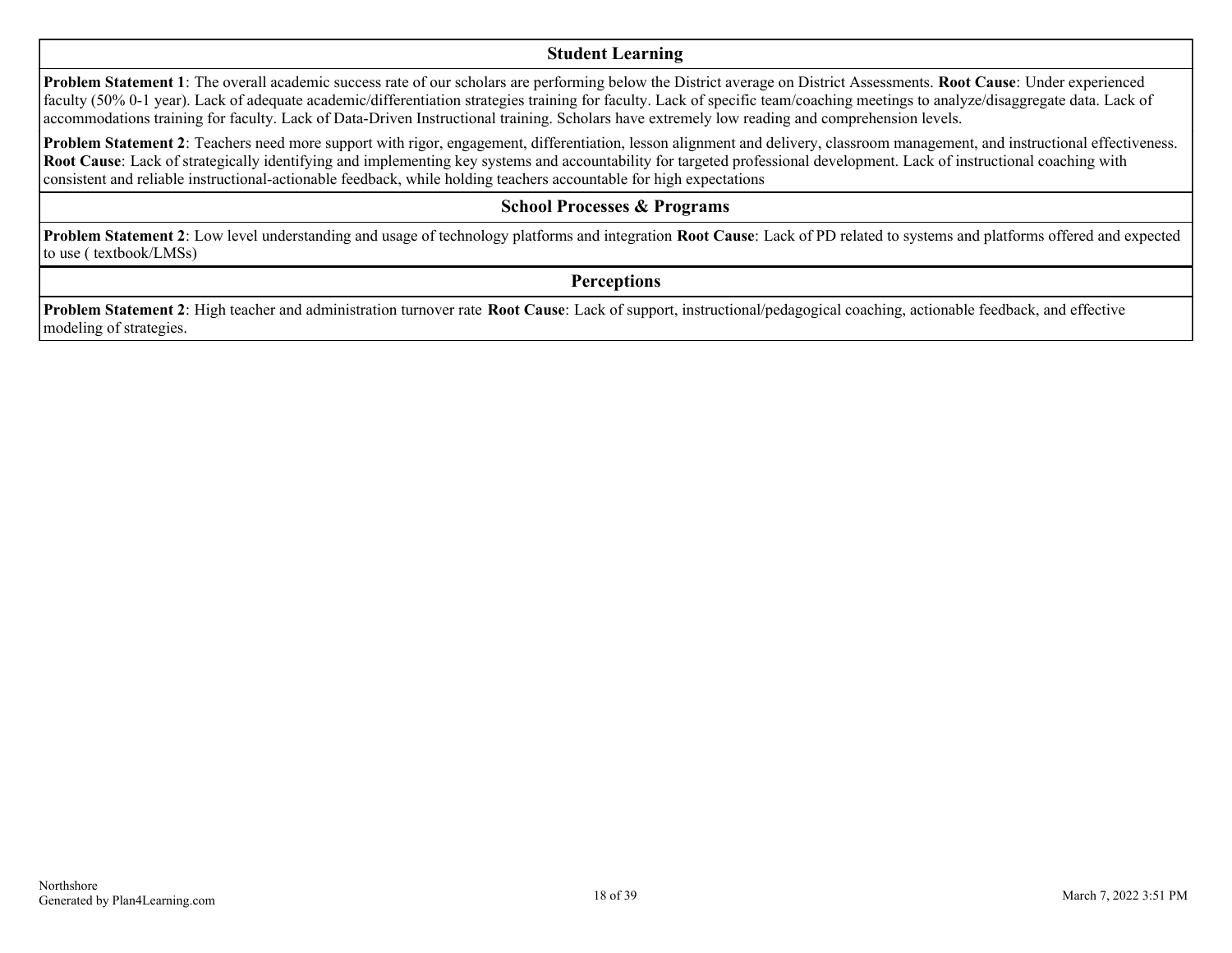# **Performance Objective 2:** READING

Use evidenced-based instructional programs and strategies to close the literacy gaps and produce achievement necessary for our scholars to improve their reading ability and/or read on grade level by the end of the school year.

### **Targeted or ESF High Priority**

### **HB3 Goal**

**Evaluation Data Sources:** Common Assessments, Instructional Rounds, Instructional Leadership Classroom Observations, Student Data tracking, NWEA/MAP Testing, Progress Reports, Report Cards, CBA's/Benchmarks, STAAR, Portfolios, Running Records data, STAAR data (3-5)

| <b>Strategy 1 Details</b>                                                                                                             |             | <b>Reviews</b> |     |                  |
|---------------------------------------------------------------------------------------------------------------------------------------|-------------|----------------|-----|------------------|
| <b>Strategy 1:</b> 1) A. Continue to use an intervention plan for identified students in at-risk situations. Teach the 5 Big Areas in |             | Formative      |     | <b>Summative</b> |
| Beginning Reading (Phonemic Awareness, Alphabetic Principle, Fluency with Text, Vocabulary, and Comprehension)                        | <b>Nov</b>  | Jan            | Mar | June             |
| B. Use evidence-based programs to implement RTI strategies including The Fundamental 5 process and Guided Reading for                 |             |                |     |                  |
| all students.<br>C. Use evidence-based programs such as NWEA/MAP, Reading A-Z, and Lead4ward for all students.                        |             |                |     |                  |
| D. Use evidence-based programs such as GT, Higher Level Thinking Skills, and Motivational Reading for enrichment.                     |             |                |     |                  |
| E. Use Evidence-based programs such as Pearson Phonics and Comprehension, Bloom's questioning for all students to                     |             |                |     |                  |
| address all students.                                                                                                                 |             |                |     |                  |
| F. Continue the use of the TEKS Resource System, Guided Reading across all grade levels, small group instruction to                   |             |                |     |                  |
| address the needs of all students, and Sheltered Instruction to address the needs of ELL students.                                    |             |                |     |                  |
| G. Utilize Instructional Specialists to monitor and assist with instructional strategies to support and assist all students.          |             |                |     |                  |
| H. Increase the frequency of walkthroughs, PowerWalks, providing effective feedback, and coaching to teachers concerning              |             |                |     |                  |
| best practices.                                                                                                                       |             |                |     |                  |
| I. Conduct regular data meetings and PLCs to monitor student progress in academics, behavior, and attendance.                         |             |                |     |                  |
| J. Certified teachers hired to consult as mentors/ tutors to assist at-risk and struggling students in reading                        |             |                |     |                  |
| K. Increase rigor in the classroom                                                                                                    |             |                |     |                  |
| Strategy's Expected Result/Impact: Increased vocabulary, fluency, and comprehension for all scholars.                                 |             |                |     |                  |
| Reading levels will increase toward grade level and beyond. By the 2nd CBA scholars' reading levels will                              |             |                |     |                  |
| increase by 2 or more letters.                                                                                                        |             |                |     |                  |
| Staff Responsible for Monitoring: Administrative Team, ELAR C & I coaches, New Teacher Specialist, RTI                                |             |                |     |                  |
| District Specialist, Intervention and RTI Teachers, Sped Teachers and aides                                                           |             |                |     |                  |
|                                                                                                                                       |             |                |     |                  |
| Schoolwide and Targeted Assisted Title I Elements: 2.4 - TEA Priorities: Build a foundation of reading and                            |             |                |     |                  |
| math, Improve low-performing schools - ESF Levers: Lever 1: Strong School Leadership and Planning, Lever                              |             |                |     |                  |
| 2: Effective, Well-Supported Teachers, Lever 4: High-Quality Curriculum, Lever 5: Effective Instruction                               |             |                |     |                  |
| Problem Statements: Student Learning 1, 2 - School Processes & Programs 1                                                             |             |                |     |                  |
|                                                                                                                                       |             |                |     |                  |
| No Progress<br>100%<br>Accomplished<br>Continue/Modify                                                                                | Discontinue |                |     |                  |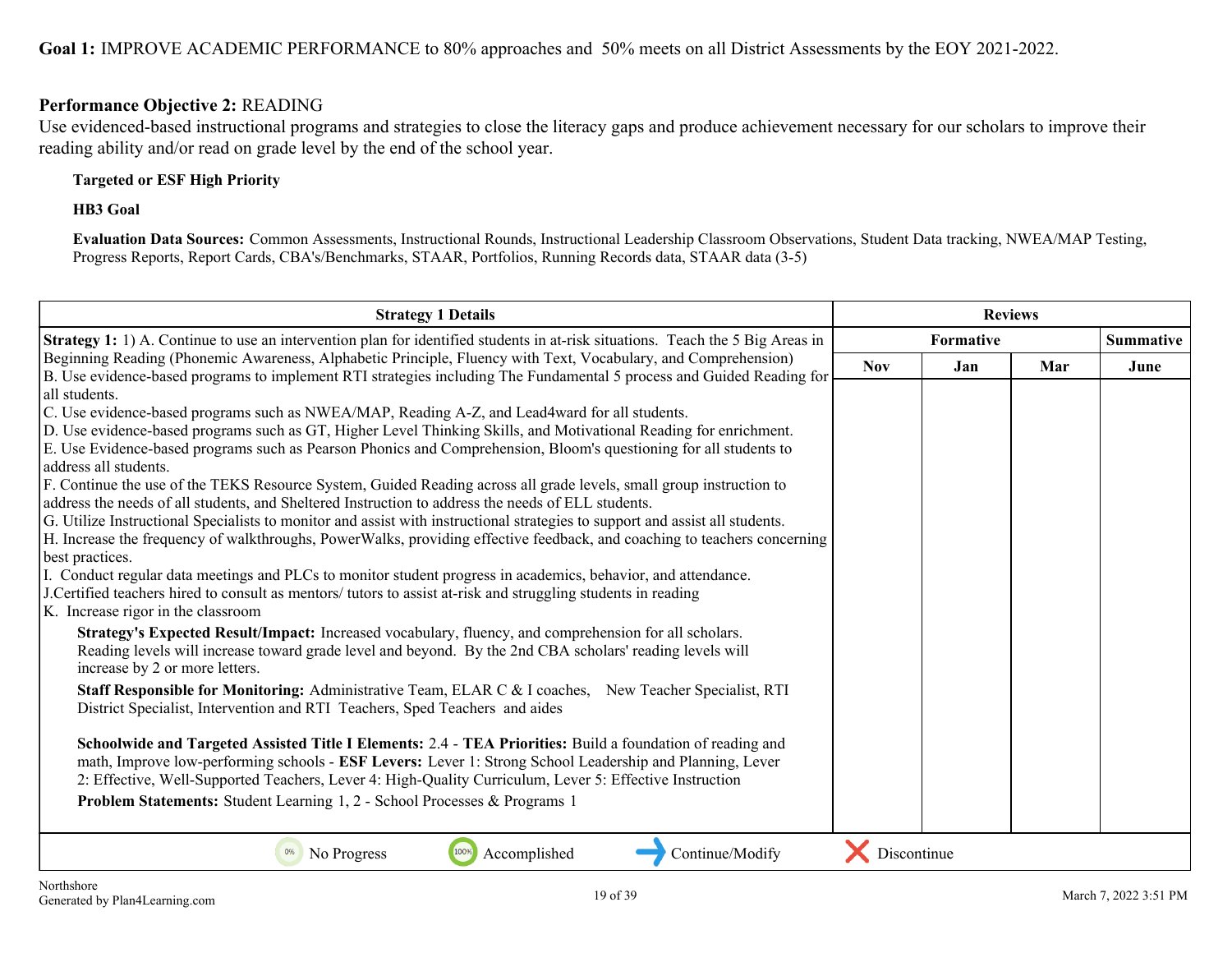# **Student Learning**

**Problem Statement 1**: The overall academic success rate of our scholars are performing below the District average on District Assessments. **Root Cause**: Under experienced faculty (50% 0-1 year). Lack of adequate academic/differentiation strategies training for faculty. Lack of specific team/coaching meetings to analyze/disaggregate data. Lack of accommodations training for faculty. Lack of Data-Driven Instructional training. Scholars have extremely low reading and comprehension levels.

**Problem Statement 2**: Teachers need more support with rigor, engagement, differentiation, lesson alignment and delivery, classroom management, and instructional effectiveness. **Root Cause**: Lack of strategically identifying and implementing key systems and accountability for targeted professional development. Lack of instructional coaching with consistent and reliable instructional-actionable feedback, while holding teachers accountable for high expectations

# **School Processes & Programs**

**Problem Statement 1**: Lack of highly qualified faculty and staff. High turnover rate for administration, faculty, and staff **Root Cause**: Low level support, recruitment, and targeted professional development.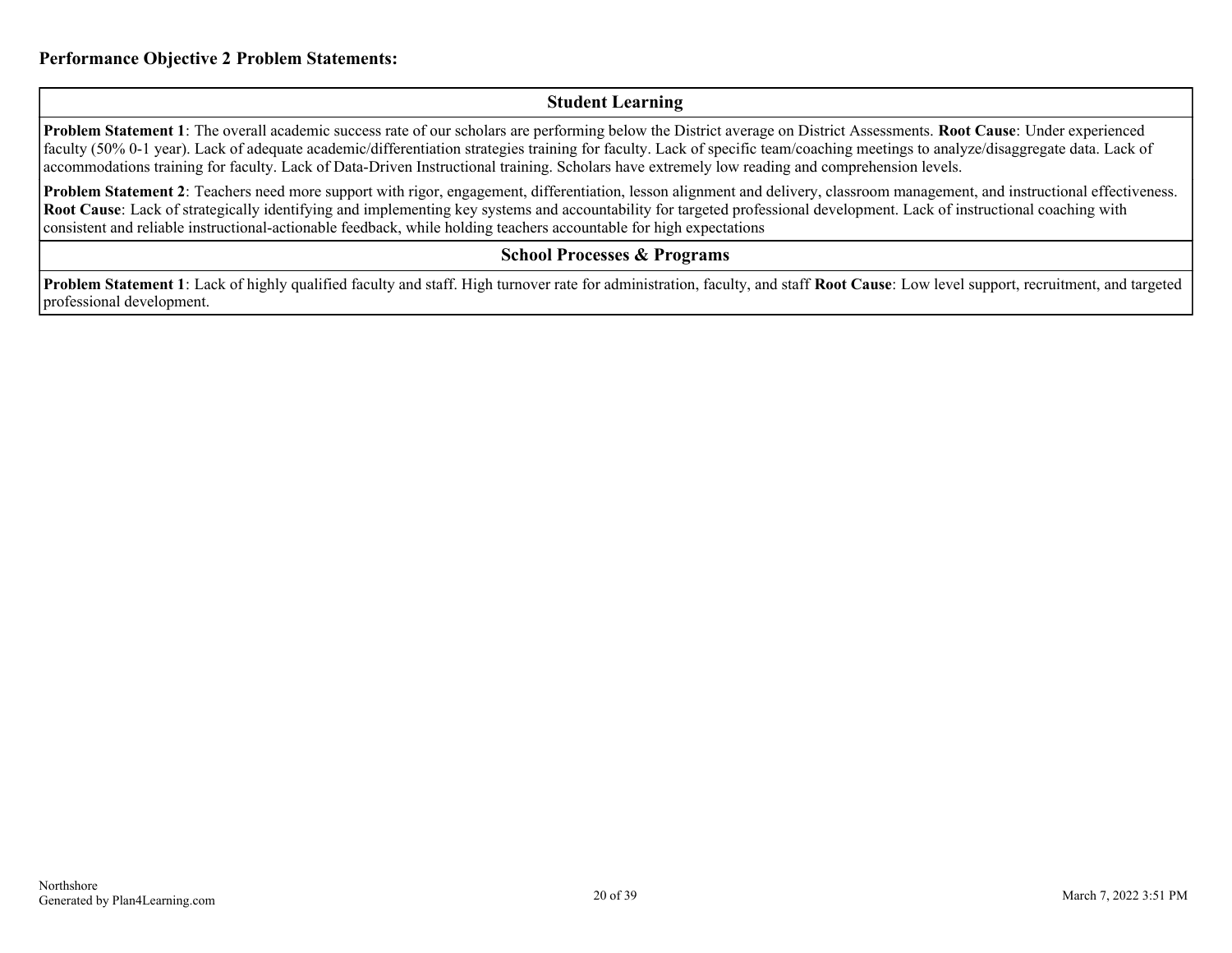# **Goal 1:** IMPROVE ACADEMIC PERFORMANCE to 80% approaches and 50% meets on all District Assessments by the EOY 2021-2022.

# **Performance Objective 3:** WRITING

Use evidenced-based instructional programs and strategies to close the literacy gaps and produce achievement necessary to master writing skills on grade level by the end of the 2021-2022 school year.

**Targeted or ESF High Priority**

**HB3 Goal**

**Evaluation Data Sources:** Common Assessments, Instructional Rounds, Instructional Leadership Classroom Observations, Student Data tracking, MAP Testing, Progress Reports, Report Cards, CBA's/Benchmarks, STAAR, Portfolios, Frequent review of Writing Samples, STAAR Data (4th)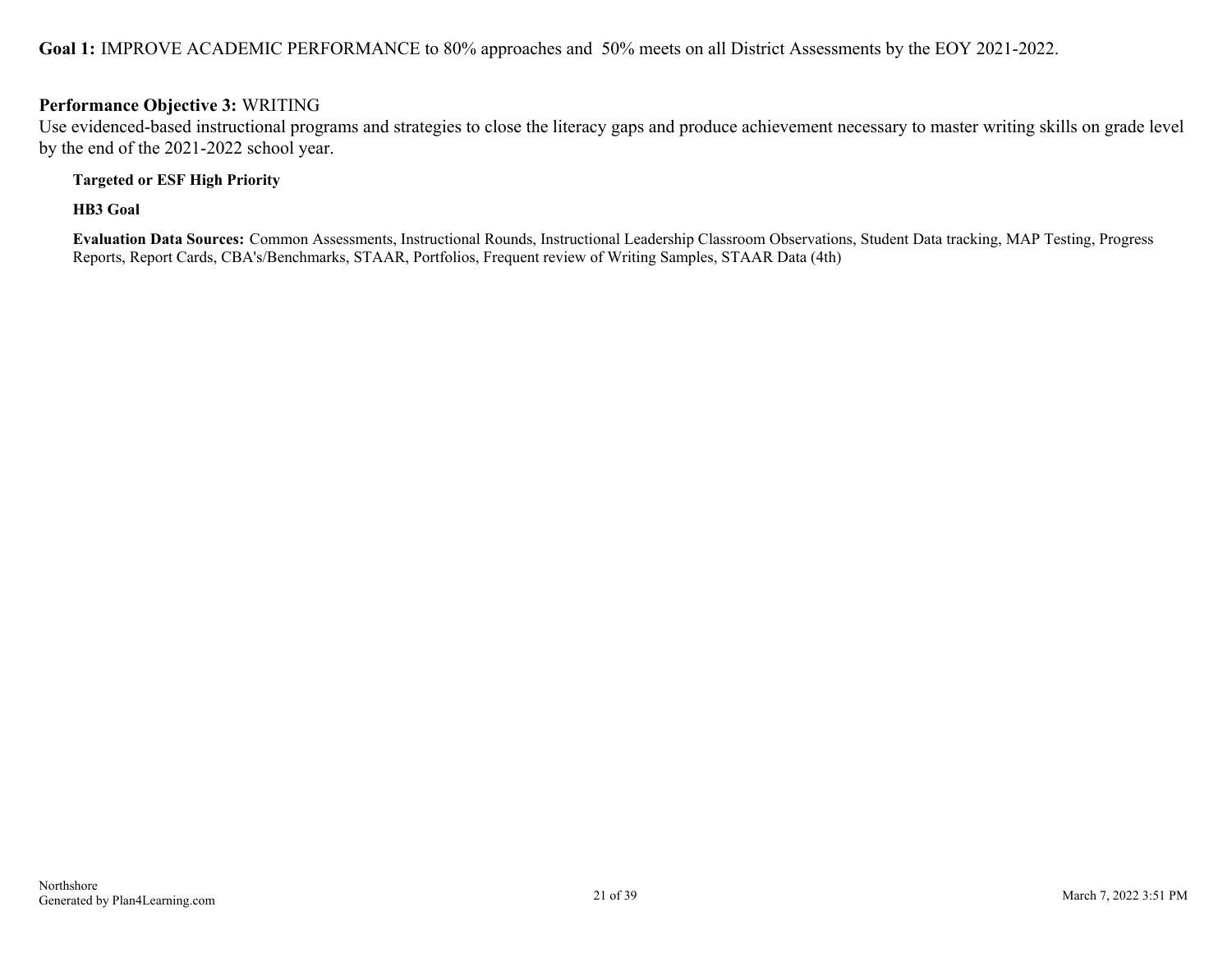| <b>Strategy 1 Details</b>                                                                                                                                           |             |           | <b>Reviews</b> |                  |
|---------------------------------------------------------------------------------------------------------------------------------------------------------------------|-------------|-----------|----------------|------------------|
| <b>Strategy 1: WRITING</b>                                                                                                                                          |             | Formative |                | <b>Summative</b> |
| 1.                                                                                                                                                                  | <b>Nov</b>  | Jan       | Mar            | June             |
| A. Continue to use an intervention plan for identified students in at-risk situations. (RTI)                                                                        |             |           |                |                  |
| B. Use evidence Based programs to implement RTI strategies.                                                                                                         |             |           |                |                  |
| C. Use evidence-based programs such as Mentoring Minds, Kagan Strategies, Blooms Questioning, Writing Workshop,<br>Writing Academy, STAAR Masters for all students. |             |           |                |                  |
| D. Use evidence-based programs such as GT and Higher Level Thinking Skills for enrichment.                                                                          |             |           |                |                  |
| 2)                                                                                                                                                                  |             |           |                |                  |
| A. Continue the use of TEKS Resource System, Lead4ward, to address the needs of all students, and Sheltered Instruction                                             |             |           |                |                  |
| to address the needs of ELL students.                                                                                                                               |             |           |                |                  |
| B. Utilize Instruction Specialists to monitor and assist with instructional strategies that support and assist all students.                                        |             |           |                |                  |
| C. Increase the frequency of walkthroughs and PowerWalks, providing effective feedback and coaching to teachers                                                     |             |           |                |                  |
| concerning best practices.                                                                                                                                          |             |           |                |                  |
| D. Conduct regular data meetings and PLCs to monitor student progress in academics, behavior, and attendance.                                                       |             |           |                |                  |
| E. Certified teachers hired to consult as mentors/tutors to assist at-risk and struggling students in writing and                                                   |             |           |                |                  |
| F. Students will be provided opportunities to write in all subject areas and at all grade levels, including PreK.                                                   |             |           |                |                  |
| G. Teachers will keep portfolios and turn in monthly writing samples.<br>H. Students will learn to form the letters correctly and have weekly spelling Test         |             |           |                |                  |
|                                                                                                                                                                     |             |           |                |                  |
| Strategy's Expected Result/Impact: Increased assessment scores in Writing                                                                                           |             |           |                |                  |
| Increased Supports for teachers and scholars                                                                                                                        |             |           |                |                  |
| Students will become better writers and be able to write a composition                                                                                              |             |           |                |                  |
| Students will know their mechanics and be excellent spellers<br>Scores will improve on progress reports and report cards                                            |             |           |                |                  |
| Writing scores mwill increase on CBA's                                                                                                                              |             |           |                |                  |
|                                                                                                                                                                     |             |           |                |                  |
| <b>Staff Responsible for Monitoring:</b> Principal, AP, C & I Coaches, New Teacher specialist, RTI Coordinator                                                      |             |           |                |                  |
| Schoolwide and Targeted Assisted Title I Elements: 2.4, 2.5, 2.6 - TEA Priorities: Recruit, support, retain                                                         |             |           |                |                  |
| teachers and principals, Build a foundation of reading and math - ESF Levers: Lever 1: Strong School                                                                |             |           |                |                  |
| Leadership and Planning, Lever 2: Effective, Well-Supported Teachers, Lever 4: High-Quality Curriculum,                                                             |             |           |                |                  |
| Lever 5: Effective Instruction                                                                                                                                      |             |           |                |                  |
| Problem Statements: Student Learning 2 - School Processes & Programs 2                                                                                              |             |           |                |                  |
|                                                                                                                                                                     |             |           |                |                  |
| 100%<br>Accomplished<br>Continue/Modify<br>0%<br>No Progress                                                                                                        | Discontinue |           |                |                  |

# **Performance Objective 3 Problem Statements:**

**Student Learning**

**Problem Statement 2**: Teachers need more support with rigor, engagement, differentiation, lesson alignment and delivery, classroom management, and instructional effectiveness. **Root Cause**: Lack of strategically identifying and implementing key systems and accountability for targeted professional development. Lack of instructional coaching with consistent and reliable instructional-actionable feedback, while holding teachers accountable for high expectations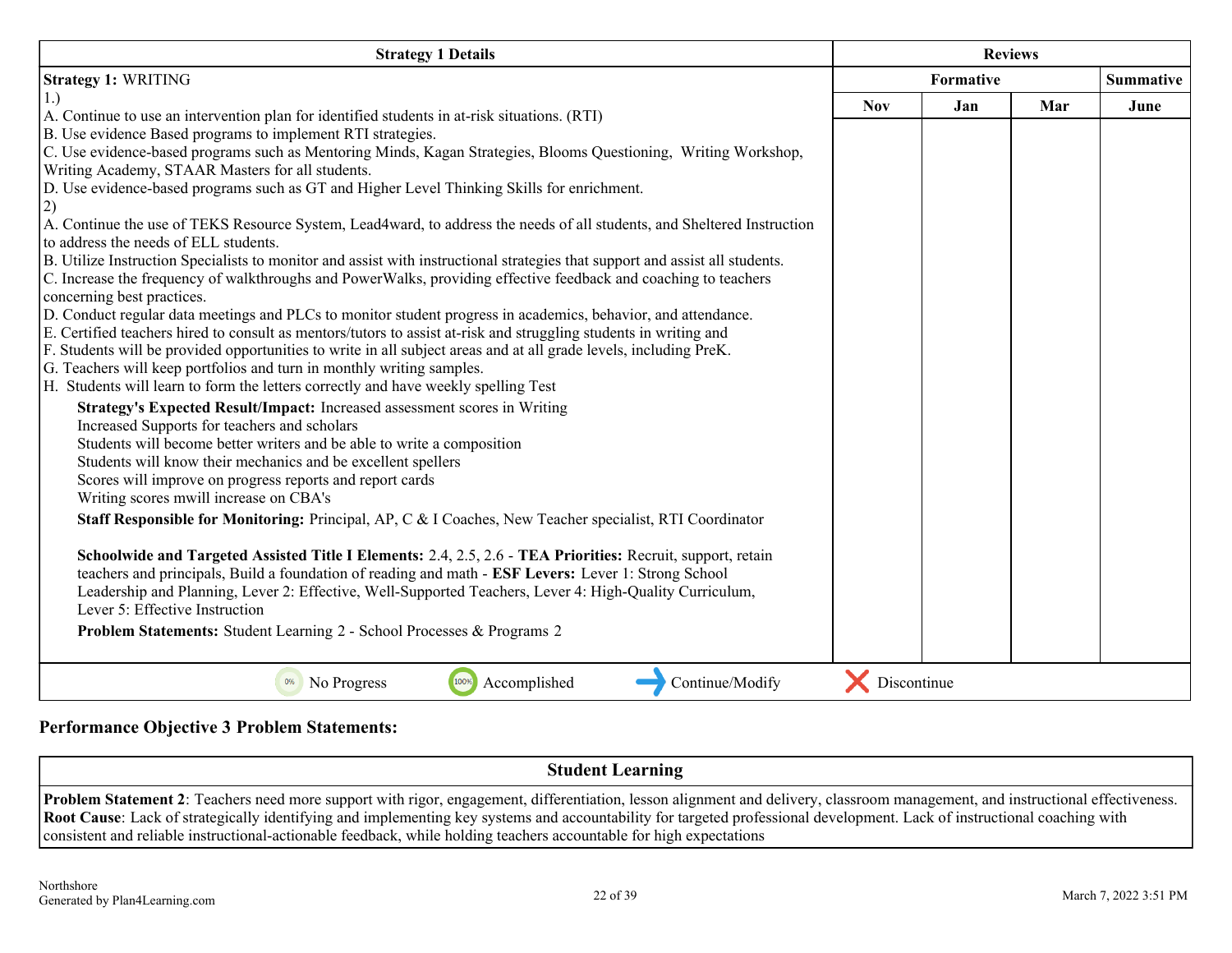# **School Processes & Programs**

**Problem Statement 2**: Low level understanding and usage of technology platforms and integration **Root Cause**: Lack of PD related to systems and platforms offered and expected to use ( textbook/LMSs)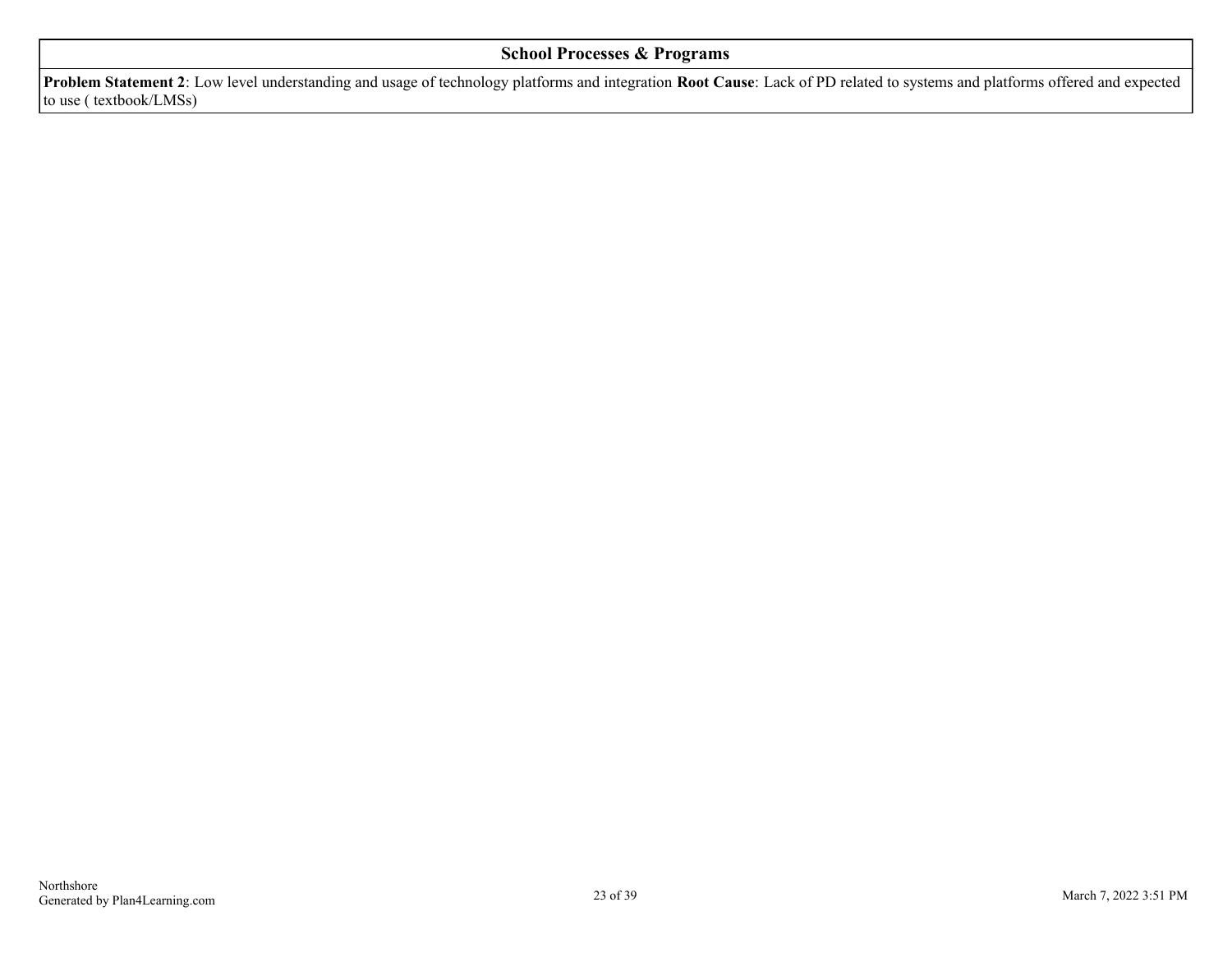**Goal 1:** IMPROVE ACADEMIC PERFORMANCE to 80% approaches and 50% meets on all District Assessments by the EOY 2021-2022.

# **Performance Objective 4:** SCIENCE

Use evidence-based instructional programs and strategies to increase achievement in Science so scholars will be on grade level by the end of the 2021-2022 school year.

### **Targeted or ESF High Priority**

**HB3 Goal**

**Evaluation Data Sources:** Common Assessments, Instructional Rounds, Instructional Leadership Classroom Observations, Student Data tracking, Portfolios, Progress Reports, Report Cards, CBA's/Benchmarks, STAAR data (5th)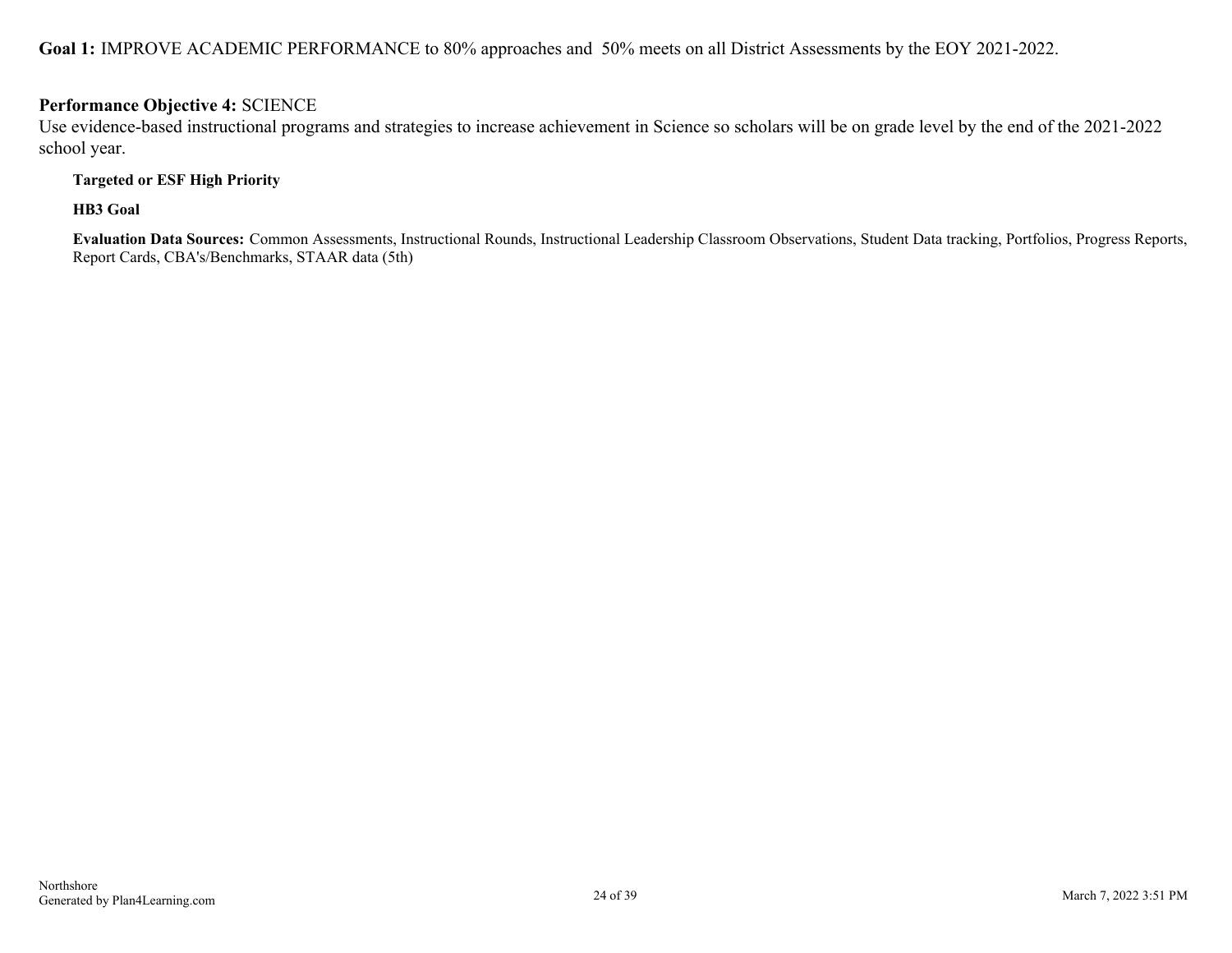| <b>Strategy 1 Details</b>                                                                                                                                                                                                                                                                                                                                                                                             |             |     | <b>Reviews</b> |                  |
|-----------------------------------------------------------------------------------------------------------------------------------------------------------------------------------------------------------------------------------------------------------------------------------------------------------------------------------------------------------------------------------------------------------------------|-------------|-----|----------------|------------------|
| <b>Strategy 1:</b> A. Continue to use an intervention plan for identified students in at-risk situations. (RTI)                                                                                                                                                                                                                                                                                                       | Formative   |     |                | <b>Summative</b> |
| B. Pull students during ALT time for Science interventions.                                                                                                                                                                                                                                                                                                                                                           | <b>Nov</b>  | Jan | Mar            | June             |
| C. Use evidence-based programs such as Mentoring Minds, Blooms Questioning, STAAR Masters for all students.                                                                                                                                                                                                                                                                                                           |             |     |                |                  |
| D. Use evidence-based programs such as GT and Higher Level Thinking Skills for enrichment.                                                                                                                                                                                                                                                                                                                            |             |     |                |                  |
|                                                                                                                                                                                                                                                                                                                                                                                                                       |             |     |                |                  |
| A. Continue the use of TEKS Resource System, Lead4ward, to address the needs of all students, and Sheltered Instruction<br>to address the needs of ELL students.                                                                                                                                                                                                                                                      |             |     |                |                  |
| B. Utilize Instruction Specialists to monitor and assist with instructional strategies that support and assist all students.                                                                                                                                                                                                                                                                                          |             |     |                |                  |
| C. Increase the frequency of walkthroughs and PowerWalks, providing effective feedback and coaching to teachers                                                                                                                                                                                                                                                                                                       |             |     |                |                  |
| concerning best practices.                                                                                                                                                                                                                                                                                                                                                                                            |             |     |                |                  |
| D. Conduct regular data meetings and PLCs to monitor student progress in academics.                                                                                                                                                                                                                                                                                                                                   |             |     |                |                  |
| E. Certified teachers hired to consult as mentors/tutors to assist at-risk and struggling students                                                                                                                                                                                                                                                                                                                    |             |     |                |                  |
| F. Teachers will be provided with time to teach Science effectively in all grade levels, including PreK.                                                                                                                                                                                                                                                                                                              |             |     |                |                  |
| G. Teachers will keep portfolios with student experiments in them.                                                                                                                                                                                                                                                                                                                                                    |             |     |                |                  |
| H. Students will have weekly Science vocabulary quizzes                                                                                                                                                                                                                                                                                                                                                               |             |     |                |                  |
| G. C & I Meetings to Unpack the Teks and use tools and manipulatives for Hands On Experiments                                                                                                                                                                                                                                                                                                                         |             |     |                |                  |
| Strategy's Expected Result/Impact: Strategy's Expected Result/Impact                                                                                                                                                                                                                                                                                                                                                  |             |     |                |                  |
| Increased CBA Assessment scores in Science                                                                                                                                                                                                                                                                                                                                                                            |             |     |                |                  |
| Increased Supports for teachers and scholars                                                                                                                                                                                                                                                                                                                                                                          |             |     |                |                  |
| Students will understand the vocabulary and science concepts                                                                                                                                                                                                                                                                                                                                                          |             |     |                |                  |
| Scores will improve on progress reports and report cards                                                                                                                                                                                                                                                                                                                                                              |             |     |                |                  |
| 80% of 5th grade scholars will pass the EOY and STAAR Test and at least 50% will Meet grade level standards                                                                                                                                                                                                                                                                                                           |             |     |                |                  |
| <b>Staff Responsible for Monitoring:</b> Principal, AP, C & nI coaches, District Science Specialist                                                                                                                                                                                                                                                                                                                   |             |     |                |                  |
| Schoolwide and Targeted Assisted Title I Elements: 2.4, 2.5, 2.6 - TEA Priorities: Recruit, support, retain<br>teachers and principals, Improve low-performing schools - ESF Levers: Lever 1: Strong School Leadership and<br>Planning, Lever 2: Effective, Well-Supported Teachers, Lever 4: High-Quality Curriculum, Lever 5: Effective<br>Instruction<br>Problem Statements: Student Learning 1, 2 - Perceptions 2 |             |     |                |                  |
| 100%<br>Accomplished<br>Continue/Modify<br>No Progress<br>0%                                                                                                                                                                                                                                                                                                                                                          | Discontinue |     |                |                  |

# **Performance Objective 4 Problem Statements:**

**Student Learning**

**Problem Statement 1**: The overall academic success rate of our scholars are performing below the District average on District Assessments. **Root Cause**: Under experienced faculty (50% 0-1 year). Lack of adequate academic/differentiation strategies training for faculty. Lack of specific team/coaching meetings to analyze/disaggregate data. Lack of accommodations training for faculty. Lack of Data-Driven Instructional training. Scholars have extremely low reading and comprehension levels.

**Problem Statement 2**: Teachers need more support with rigor, engagement, differentiation, lesson alignment and delivery, classroom management, and instructional effectiveness. **Root Cause**: Lack of strategically identifying and implementing key systems and accountability for targeted professional development. Lack of instructional coaching with consistent and reliable instructional-actionable feedback, while holding teachers accountable for high expectations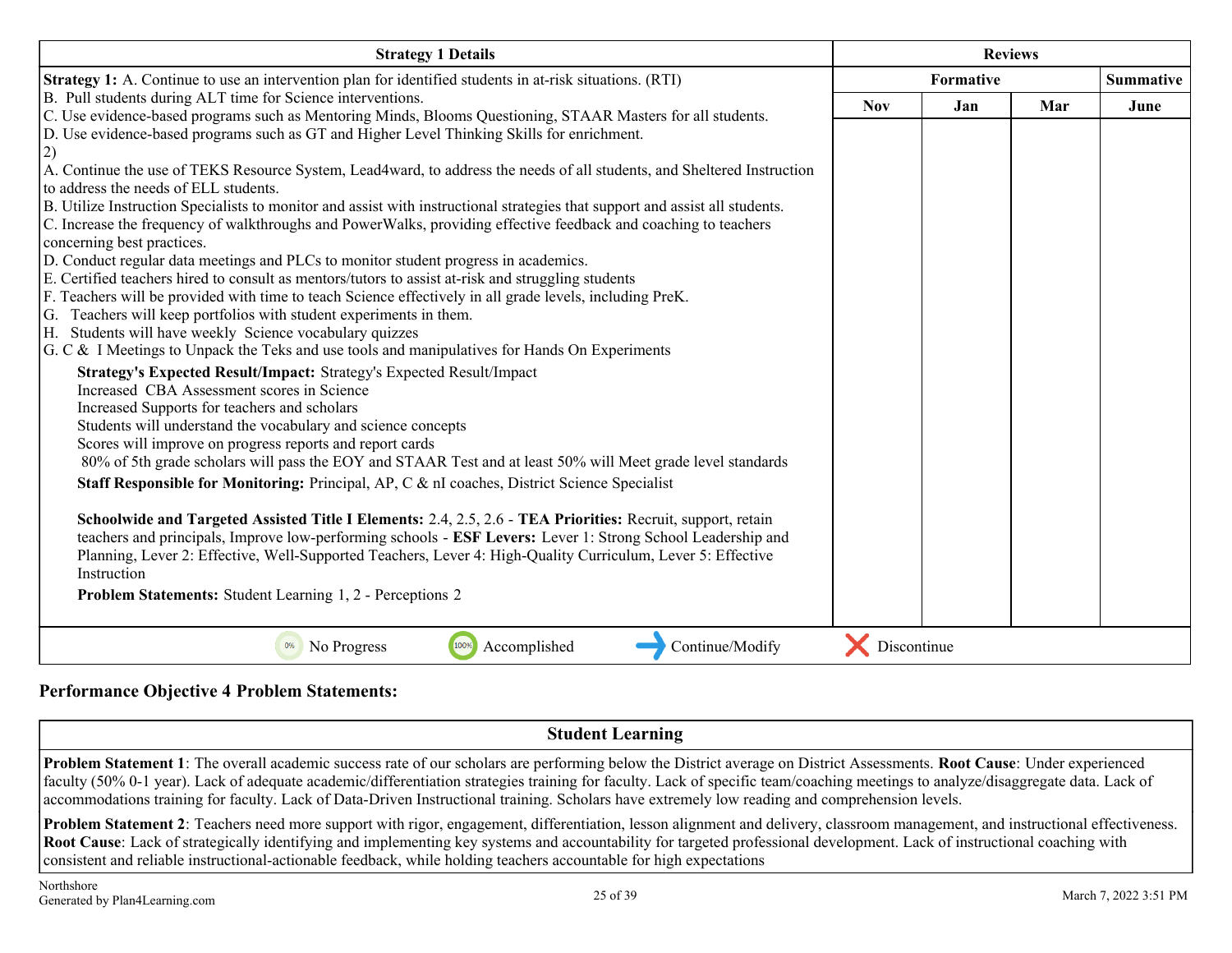# **Perceptions**

**Problem Statement 2**: High teacher and administration turnover rate **Root Cause**: Lack of support, instructional/pedagogical coaching, actionable feedback, and effective modeling of strategies.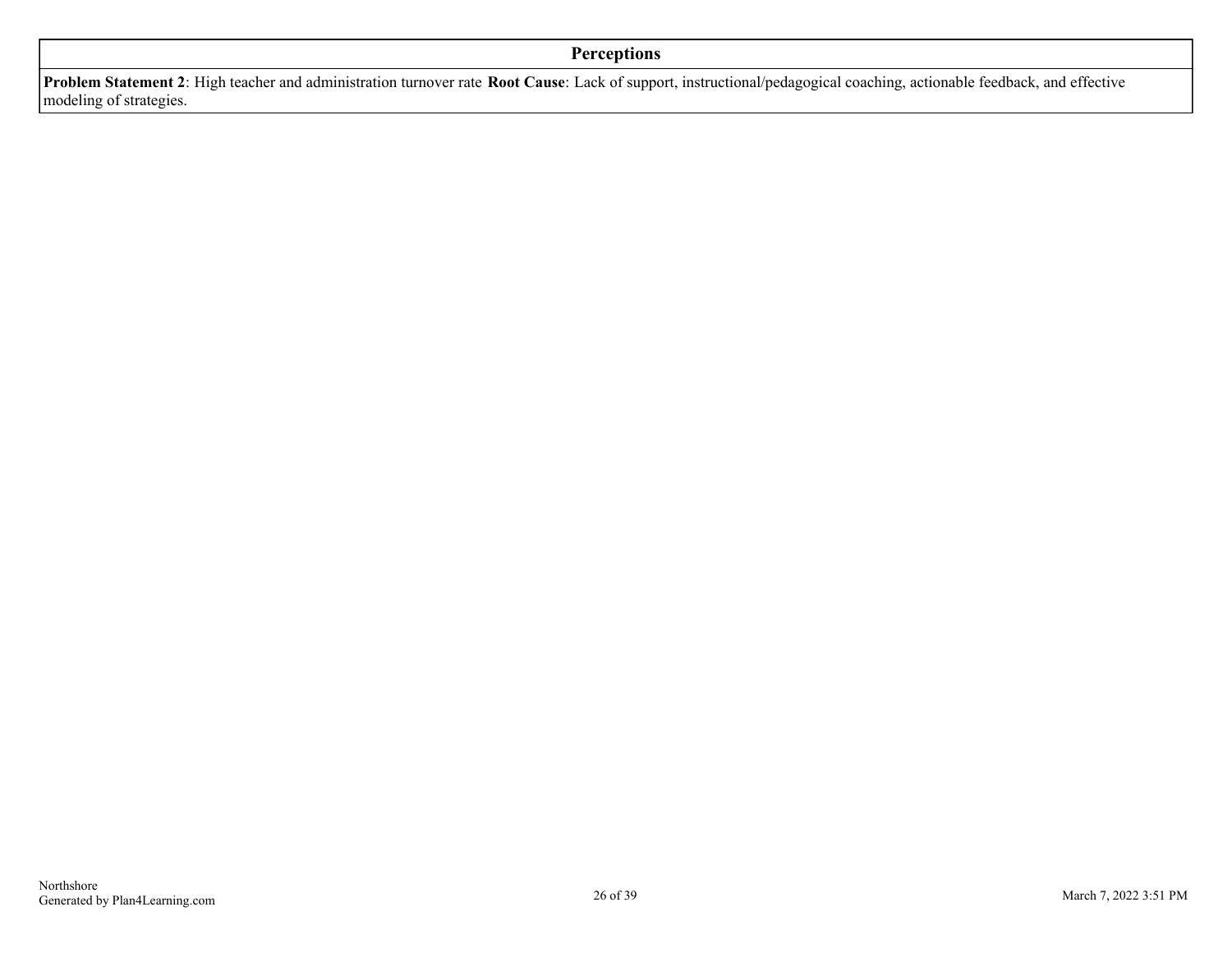# **Performance Objective 5:** Improve Sped

Use evidenced-based instructional programs and strategies to close the literacy gaps and produce achievement necessary for 60% of our Sped Scholars to approach grade level in reading and math scores by the EOY CBA.

#### **Targeted or ESF High Priority**

**Evaluation Data Sources:** Common Assessments, Instructional Rounds, Instructional Leadership Classroom Observations, Student Data tracking, MAP Testing, Progress Reports, Report Cards, CBA's/Benchmarks, STAAR, Portfolios, Frequent review of Writing Samples, STAAR Data

| <b>Strategy 1 Details</b>                                                                                                                                                                                                                                                                                                                                                                 |             |                  | <b>Reviews</b> |                  |
|-------------------------------------------------------------------------------------------------------------------------------------------------------------------------------------------------------------------------------------------------------------------------------------------------------------------------------------------------------------------------------------------|-------------|------------------|----------------|------------------|
| <b>Strategy 1:</b> A. Ensure the sped program is implemented with fidelity.                                                                                                                                                                                                                                                                                                               |             | <b>Formative</b> |                | <b>Summative</b> |
| B. Provide professional development on progress monitoring, accommodations, modifications, classroom management,<br>data, and how to use supplemental aides.                                                                                                                                                                                                                              | <b>Nov</b>  | Jan              | Mar            | June             |
| C. Provide rigor, differentiation, and engagement for sped scholars.                                                                                                                                                                                                                                                                                                                      |             |                  |                |                  |
| D. Provide time for Sped teachers to plan and analyze data with the classroom teachers.<br>E. Use incentives for sped scholars who have shown academic and behavioral growth.                                                                                                                                                                                                             |             |                  |                |                  |
| <b>Strategy's Expected Result/Impact:</b> Teachers will have a better understanding of what they are doing to raise<br>achievement for their sped scholars. Student achievement will increase in reading and math on assessments.<br>More sped scholars will approach grade level. Scholars' behavior will improve.                                                                       |             |                  |                |                  |
| Staff Responsible for Monitoring: Principal, AP, Sped Teachers, Sped aides, District Coordinators                                                                                                                                                                                                                                                                                         |             |                  |                |                  |
| Schoolwide and Targeted Assisted Title I Elements: 2.4, 2.5, 2.6 - TEA Priorities: Build a foundation of<br>reading and math - ESF Levers: Lever 1: Strong School Leadership and Planning, Lever 2: Effective, Well-<br>Supported Teachers, Lever 3: Positive School Culture, Lever 4: High-Quality Curriculum, Lever 5: Effective<br><b>Instruction - Comprehensive Support Strategy</b> |             |                  |                |                  |
| <b>Problem Statements:</b> Student Learning 1, 2 - School Processes & Programs 1, 2                                                                                                                                                                                                                                                                                                       |             |                  |                |                  |
| No Progress<br>Accomplished<br>Continue/Modify                                                                                                                                                                                                                                                                                                                                            | Discontinue |                  |                |                  |

# **Performance Objective 5 Problem Statements:**

**Student Learning**

**Problem Statement 1**: The overall academic success rate of our scholars are performing below the District average on District Assessments. **Root Cause**: Under experienced faculty (50% 0-1 year). Lack of adequate academic/differentiation strategies training for faculty. Lack of specific team/coaching meetings to analyze/disaggregate data. Lack of accommodations training for faculty. Lack of Data-Driven Instructional training. Scholars have extremely low reading and comprehension levels.

**Problem Statement 2**: Teachers need more support with rigor, engagement, differentiation, lesson alignment and delivery, classroom management, and instructional effectiveness. **Root Cause**: Lack of strategically identifying and implementing key systems and accountability for targeted professional development. Lack of instructional coaching with consistent and reliable instructional-actionable feedback, while holding teachers accountable for high expectations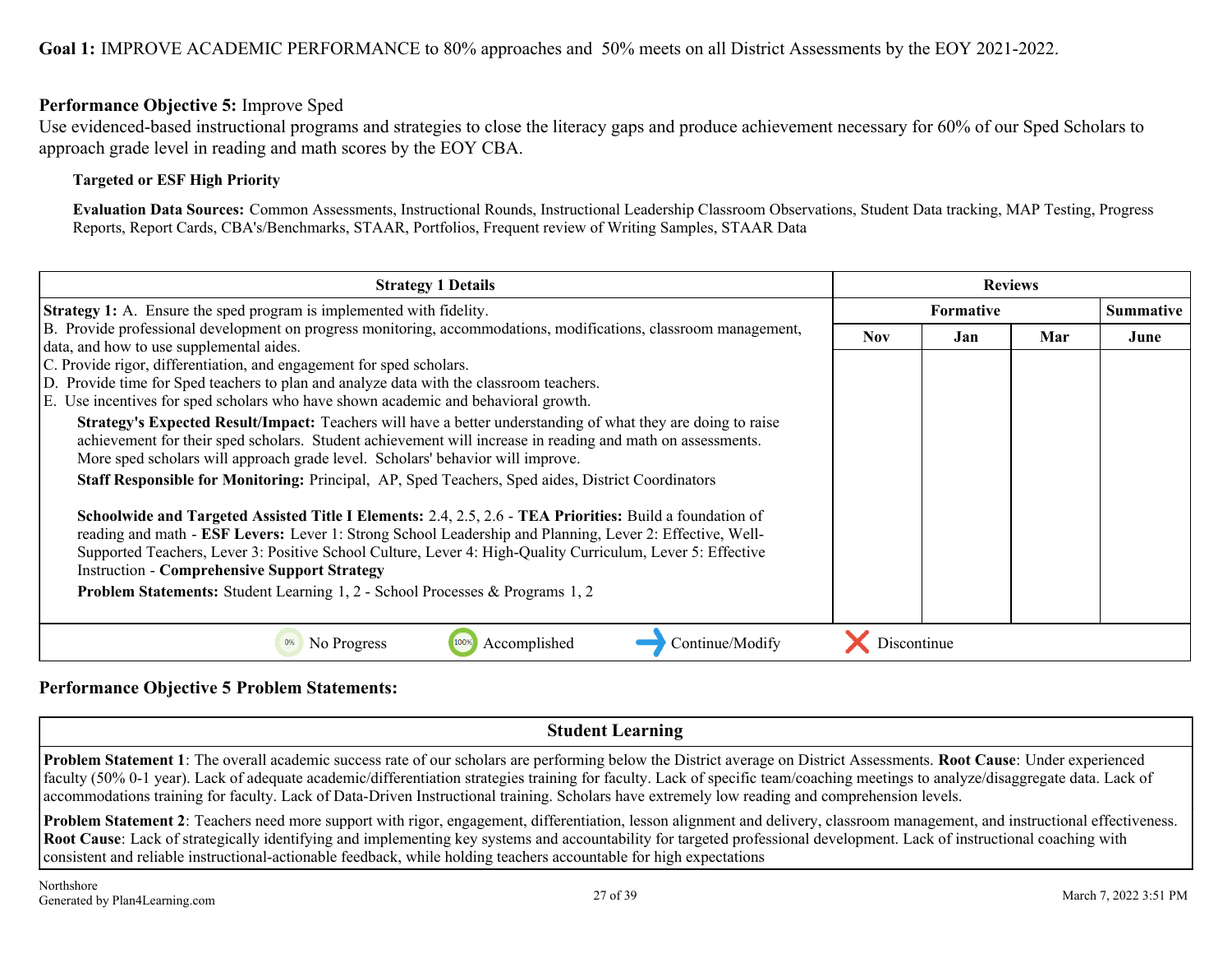### **School Processes & Programs**

**Problem Statement 1**: Lack of highly qualified faculty and staff. High turnover rate for administration, faculty, and staff **Root Cause**: Low level support, recruitment, and targeted professional development.

**Problem Statement 2**: Low level understanding and usage of technology platforms and integration **Root Cause**: Lack of PD related to systems and platforms offered and expected to use ( textbook/LMSs)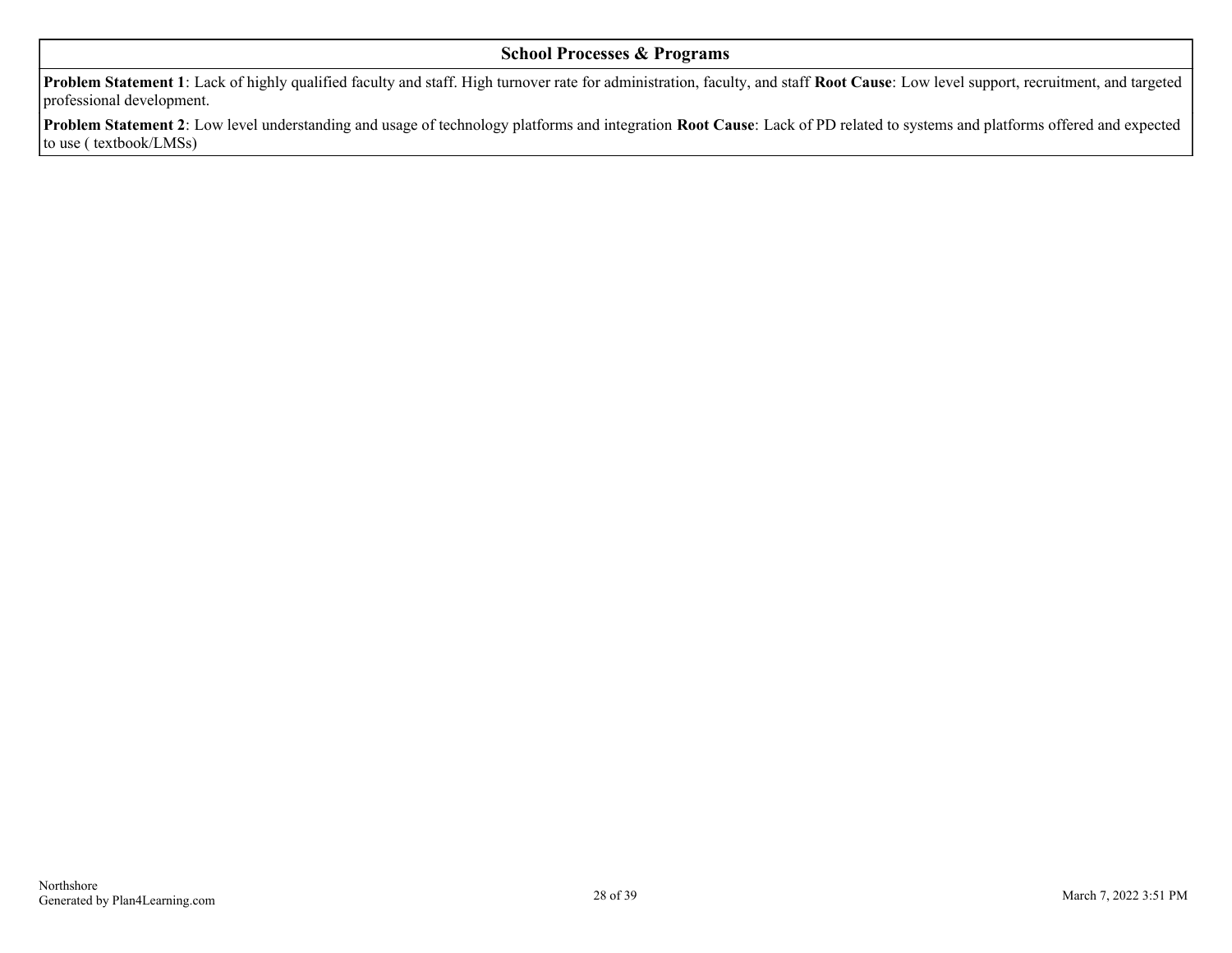# <span id="page-28-0"></span>**Goal 2:** IMPROVE INSTRUCTIONAL EFFECTIVENESS

100% of RSPA Northshore's teachers and staff will receive targeted professional development and support to promote professional growth, resulting in teacher instructional effectiveness, improvement of campus climate, and increase in overall academic/behavior/social-emotional progress of scholars.

**Performance Objective 1:** Professional Development will be provided to meet the individual and overall needs of scholars and staff/faculty at RSPA Northshore.

**Evaluation Data Sources:** Submission of PD certificates, Instructional Leadership Observations, Training sign-in sheets, TTESS Goals/Evidence, TTESS Evaluations, Teacher and scholar retention, Increased student achievement

| <b>Strategy 1 Details</b>                                                                                                                                                                                                                                                                                                                                                                                                                                                                                                                                                                                                                                                                                                                                                                                                                                                                                                                                                                                                                                                                                                                                                                                                                                                                                                                                                                                                                                                                                                                                                                                                                                                                                                                                                                                                                                                                                                                                                                                                                                                 |             | <b>Reviews</b> |     |                  |
|---------------------------------------------------------------------------------------------------------------------------------------------------------------------------------------------------------------------------------------------------------------------------------------------------------------------------------------------------------------------------------------------------------------------------------------------------------------------------------------------------------------------------------------------------------------------------------------------------------------------------------------------------------------------------------------------------------------------------------------------------------------------------------------------------------------------------------------------------------------------------------------------------------------------------------------------------------------------------------------------------------------------------------------------------------------------------------------------------------------------------------------------------------------------------------------------------------------------------------------------------------------------------------------------------------------------------------------------------------------------------------------------------------------------------------------------------------------------------------------------------------------------------------------------------------------------------------------------------------------------------------------------------------------------------------------------------------------------------------------------------------------------------------------------------------------------------------------------------------------------------------------------------------------------------------------------------------------------------------------------------------------------------------------------------------------------------|-------------|----------------|-----|------------------|
| Strategy 1: A. All Faculty/Instructional Staff are trained in the evaluation system used by RSPA-TTESS and TPESS.                                                                                                                                                                                                                                                                                                                                                                                                                                                                                                                                                                                                                                                                                                                                                                                                                                                                                                                                                                                                                                                                                                                                                                                                                                                                                                                                                                                                                                                                                                                                                                                                                                                                                                                                                                                                                                                                                                                                                         |             | Formative      |     | <b>Summative</b> |
| Faculty will be formally observed at minimum twice a semester by campus Principal/AP. Weekly walk throughs will be                                                                                                                                                                                                                                                                                                                                                                                                                                                                                                                                                                                                                                                                                                                                                                                                                                                                                                                                                                                                                                                                                                                                                                                                                                                                                                                                                                                                                                                                                                                                                                                                                                                                                                                                                                                                                                                                                                                                                        | <b>Nov</b>  | Jan            | Mar | June             |
| conducted by campus instructional team-Principal, AP, Coaches.<br>B. Walkthroughs, Instructional Leadership Classroom Observations, Actionable Feedback in Emails & Eduphoria<br>Appropriate, Timely, and Frequent Communication and Documentation, Individual Instructional/Pedagogical Coaching<br> Data<br>C Evaluations, Accountability $&$ Opportunities to Grow<br>Effective monitoring and feedback will be consistent with all staff, resulting in increased student progress.<br>D. Highly Qualified Faculty/Instructional Staff-District and campus partnerships with certification programs (Texas<br>Teachers/Region 4: Inspire) to promote and assist with gaining teaching certifications for all instructional staff.<br>E. Staff will go to 2 PD's associated with their goals to improve their teaching and student achievement.<br>Strategy's Expected Result/Impact: Instructional staff will be able to created and meet professional goals as it<br>relates to student achievement and personal growth. All Instructional staff will be held accountable for meeting<br>expected instructional standards. Student achievement will increase based on the maintenance of high<br>instructional expectations and standards of faculty. Teachers will recieve their certification.<br>Staff Responsible for Monitoring: Principal/AP, ICs, Teachers, District Admin<br>Schoolwide and Targeted Assisted Title I Elements: 2.4, 2.5, 2.6 - TEA Priorities: Recruit, support, retain<br>teachers and principals, Build a foundation of reading and math, Improve low-performing schools - ESF Levers:<br>Lever 1: Strong School Leadership and Planning, Lever 2: Effective, Well-Supported Teachers, Lever 3: Positive<br>School Culture, Lever 4: High-Quality Curriculum, Lever 5: Effective Instruction - Comprehensive Support<br>Strategy - Targeted Support Strategy - Additional Targeted Support Strategy - Results Driven<br><b>Accountability</b><br>Problem Statements: Student Learning 1, 2 - School Processes & Programs 2 - Perceptions 2 |             |                |     |                  |
| No Progress<br>100%<br>Accomplished<br>Continue/Modify<br>0%                                                                                                                                                                                                                                                                                                                                                                                                                                                                                                                                                                                                                                                                                                                                                                                                                                                                                                                                                                                                                                                                                                                                                                                                                                                                                                                                                                                                                                                                                                                                                                                                                                                                                                                                                                                                                                                                                                                                                                                                              | Discontinue |                |     |                  |

**Performance Objective 1 Problem Statements:**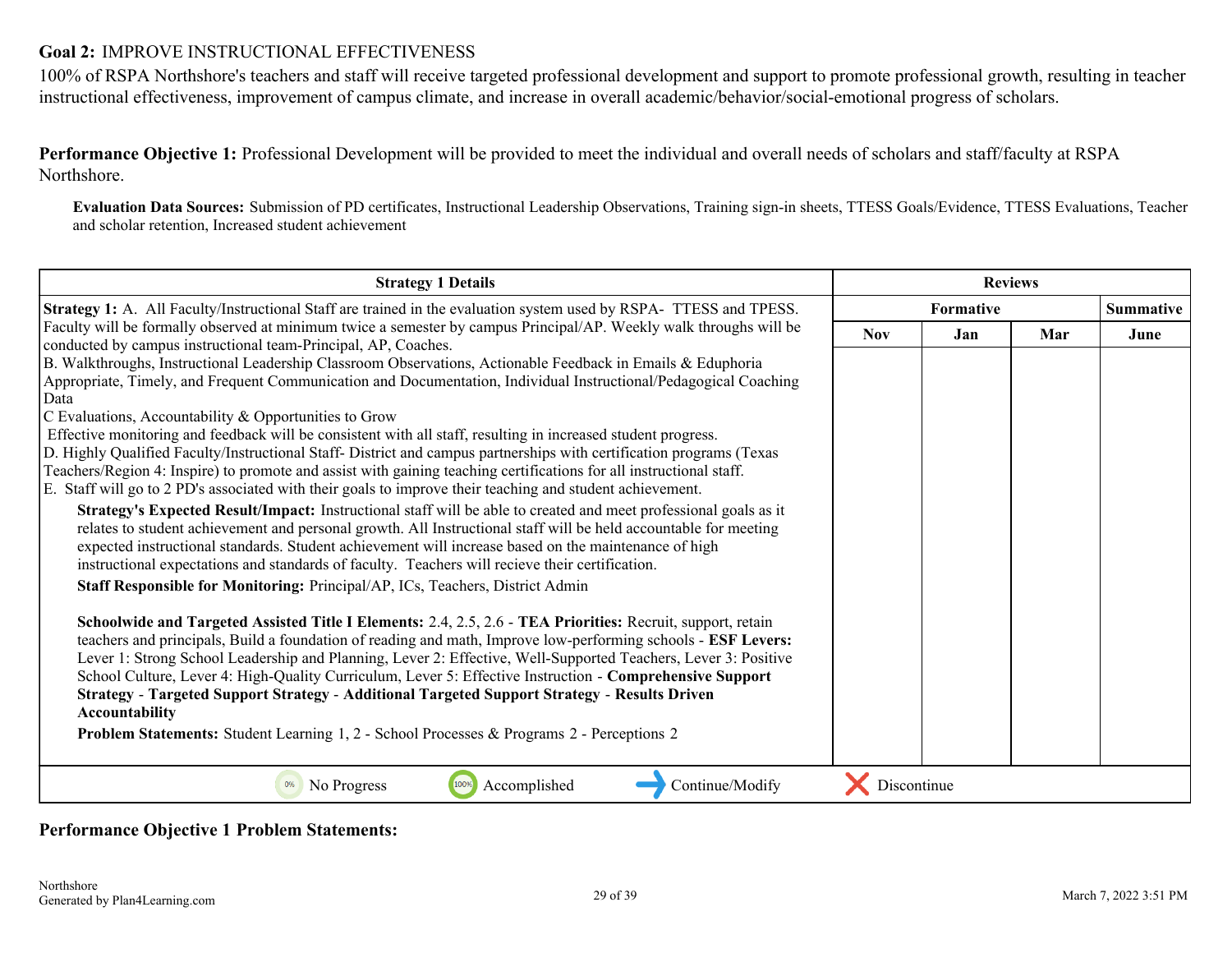#### **Student Learning**

**Problem Statement 1**: The overall academic success rate of our scholars are performing below the District average on District Assessments. **Root Cause**: Under experienced faculty (50% 0-1 year). Lack of adequate academic/differentiation strategies training for faculty. Lack of specific team/coaching meetings to analyze/disaggregate data. Lack of accommodations training for faculty. Lack of Data-Driven Instructional training. Scholars have extremely low reading and comprehension levels.

**Problem Statement 2**: Teachers need more support with rigor, engagement, differentiation, lesson alignment and delivery, classroom management, and instructional effectiveness. **Root Cause**: Lack of strategically identifying and implementing key systems and accountability for targeted professional development. Lack of instructional coaching with consistent and reliable instructional-actionable feedback, while holding teachers accountable for high expectations

### **School Processes & Programs**

**Problem Statement 2**: Low level understanding and usage of technology platforms and integration **Root Cause**: Lack of PD related to systems and platforms offered and expected to use ( textbook/LMSs)

**Perceptions**

**Problem Statement 2**: High teacher and administration turnover rate **Root Cause**: Lack of support, instructional/pedagogical coaching, actionable feedback, and effective modeling of strategies.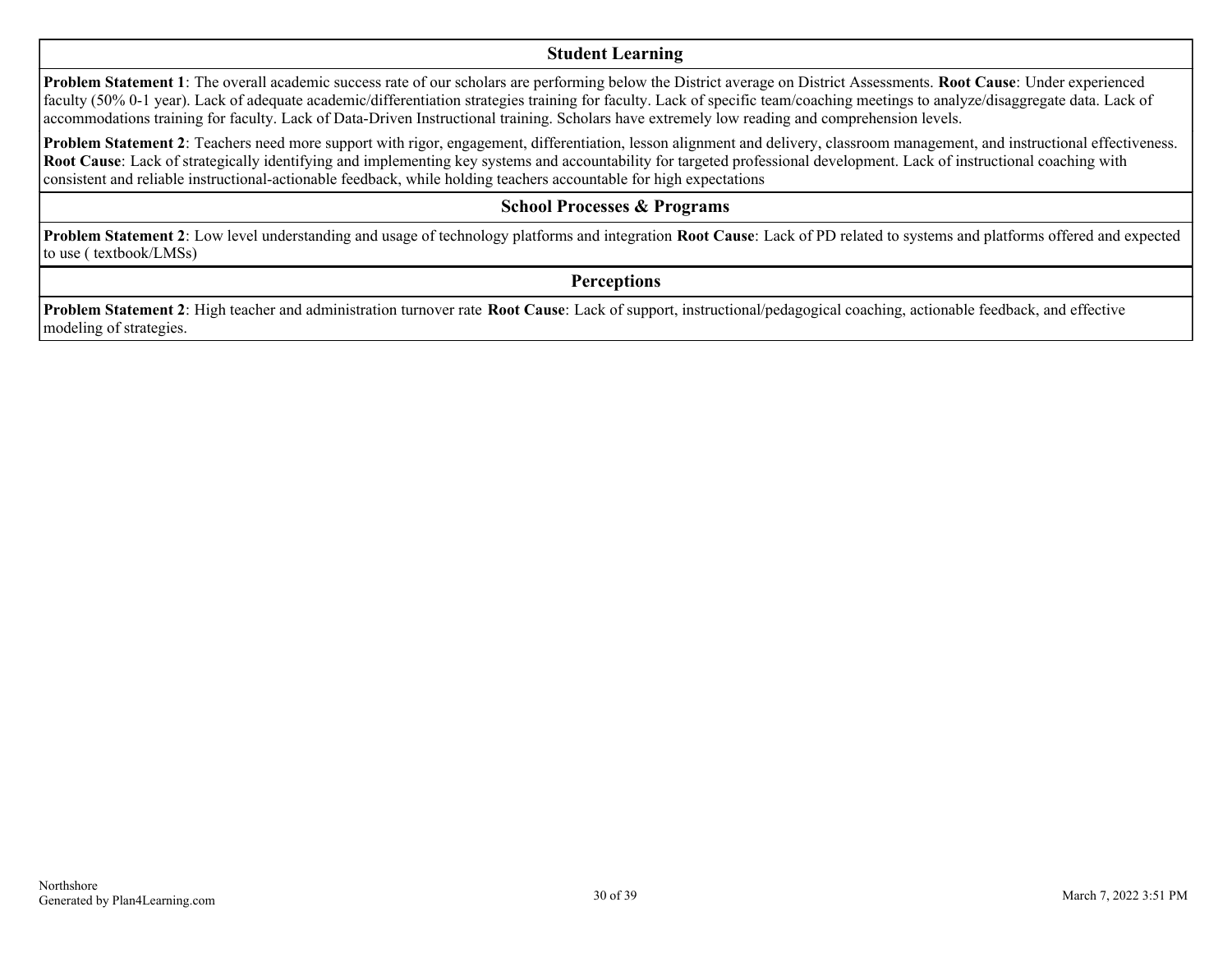# <span id="page-30-0"></span>**Goal 3:** IMPROVE SCHOOL CULTURE AND CLIMATE

 RSPA Northshore's overall attendance rate will meet or exceed the district goal of 97% during the 2021-2022 school year and Northshore will recruit, support, and retain 90% of its staff for the 2021-2023 school years.

**Performance Objective 1:** Scholars will receive attendance incentives and good attendance will be celebrated.

**Evaluation Data Sources:** Student Attendance, Grade Level Attendance, Class Attendance Campus Attendance, Communication Logs, Enrollment data

| <b>Strategy 1 Details</b>                                                                                                 |             |                  | <b>Reviews</b> |                  |
|---------------------------------------------------------------------------------------------------------------------------|-------------|------------------|----------------|------------------|
| <b>Strategy 1: 1) ATTENDANCE</b>                                                                                          |             | <b>Formative</b> |                | <b>Summative</b> |
| A. Students with perfect attendance each week will be recognized during a classroom celebration. Classrooms with 100%     | Nov.        | Jan              | Mar            | June             |
| perfect attendance will be recognized by the principal.                                                                   |             |                  |                |                  |
| B. Classes that meet or exceed the attendance goal of 97% will be recognized during an Attendance Celebration.            |             |                  |                |                  |
| C. Teachers will incorporate attendance incentives in the classroom and across the grade level.                           |             |                  |                |                  |
| D. Perfect attendance for the 2020-2021 school year will be recognized and awarded at the end-of-year awards ceremonies   |             |                  |                |                  |
| with a medal and trophy.                                                                                                  |             |                  |                |                  |
| E. Consistent communication will take place with families of students with chronic attendance problems. Office staff will |             |                  |                |                  |
| call when students are absent to find the reason.                                                                         |             |                  |                |                  |
| G. A drawing will be held each grading period for one boy and one girl per grade level for a big prize.                   |             |                  |                |                  |
| F. Teachers will post their attendance outside of their door.                                                             |             |                  |                |                  |
| F. Attendance Incentives will be given each 9 weeks for a drawing of a teacher with perfect attendance.                   |             |                  |                |                  |
|                                                                                                                           |             |                  |                |                  |
| <b>Strategy's Expected Result/Impact:</b> The Northshore campus will meet or exceed the 97% district attendance           |             |                  |                |                  |
| goal.                                                                                                                     |             |                  |                |                  |
| Staff Responsible for Monitoring: Administrators, front office staff, teachers, aides                                     |             |                  |                |                  |
|                                                                                                                           |             |                  |                |                  |
| Schoolwide and Targeted Assisted Title I Elements: 2.5 - ESF Levers: Lever 1: Strong School Leadership                    |             |                  |                |                  |
| and Planning, Lever 3: Positive School Culture                                                                            |             |                  |                |                  |
| Problem Statements: Demographics 1 - Perceptions 1                                                                        |             |                  |                |                  |
|                                                                                                                           |             |                  |                |                  |
|                                                                                                                           |             |                  |                |                  |
| Continue/Modify<br>No Progress<br>Accomplished                                                                            | Discontinue |                  |                |                  |

# **Performance Objective 1 Problem Statements:**

**Demographics**

**Problem Statement 1**: Northshore has low enrollment and family involvement **Root Cause**: The campus has been relocated and now the Channelview and Wallisville Campus have merged. Families are attempting to find stability in a school system prior to and after Pandemic regulations. A new campus(IDEA) similar to ours opened in our area as competition. Last year, families couldn't visit schools because of covid.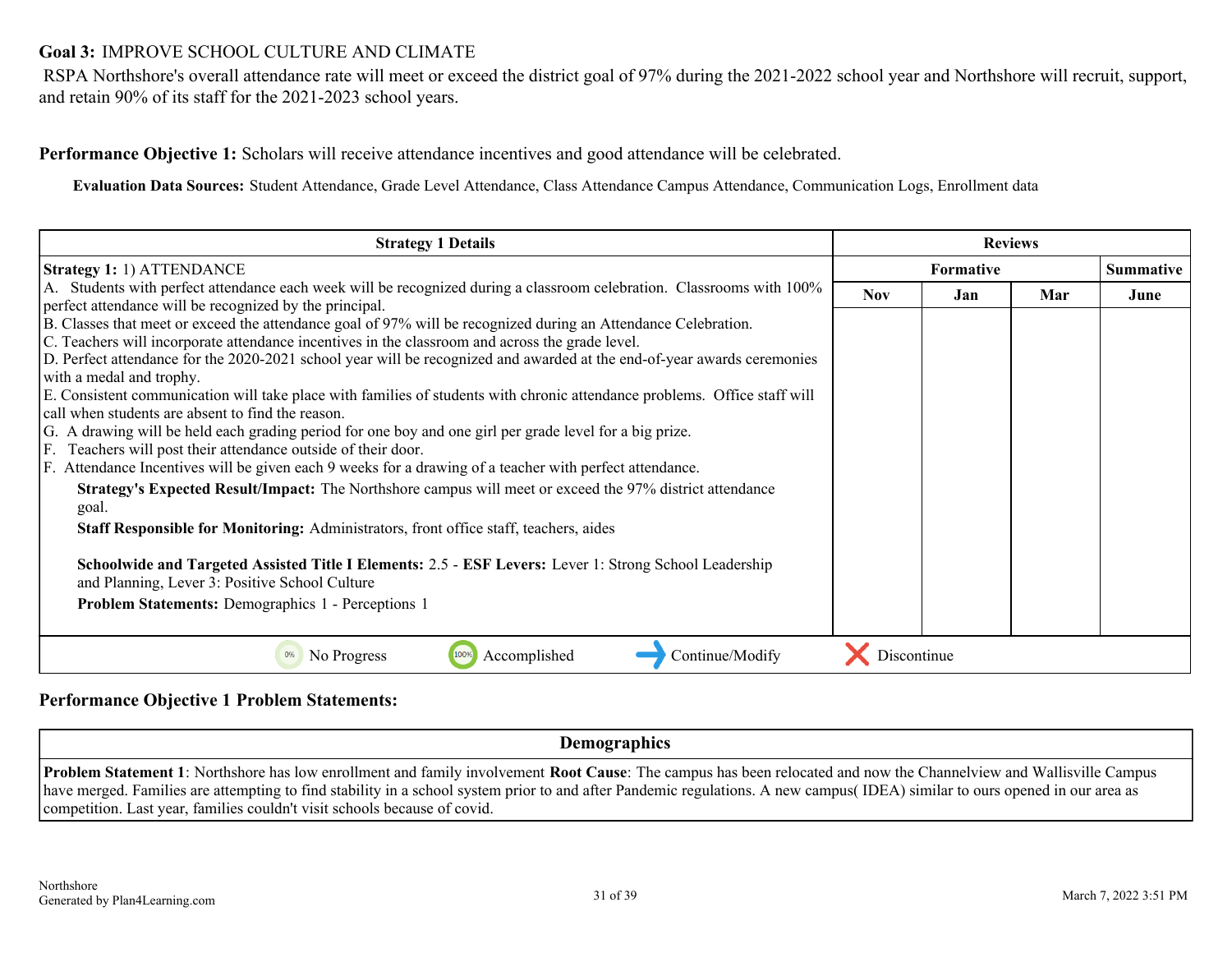**Problem Statement 1**: Due to Covid 19, there are high concerns regarding health, safety, and an orderly climate. **Root Cause**: Frequently changing protocols for health and safety from CDC/RSPA.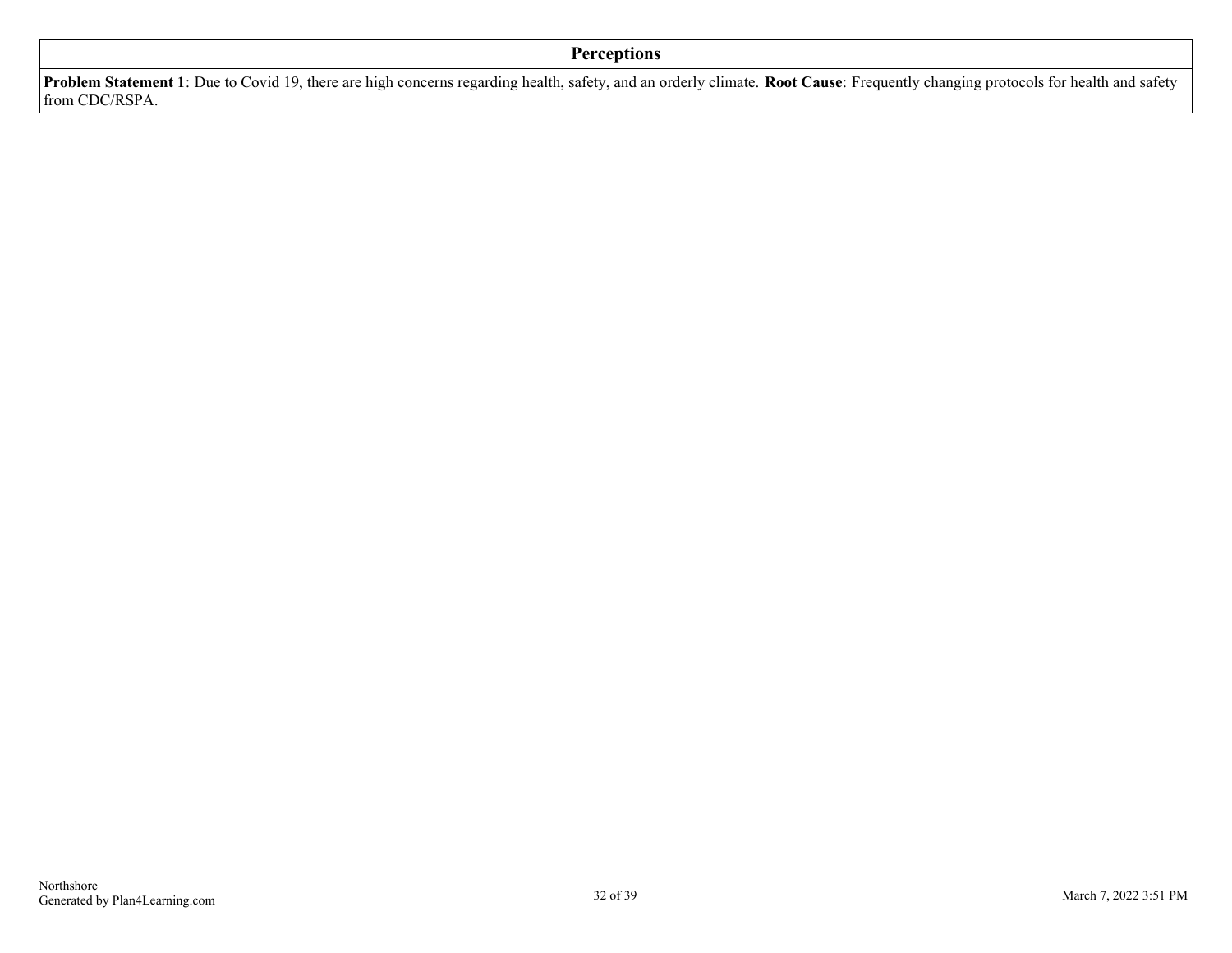# **Goal 3:** IMPROVE SCHOOL CULTURE AND CLIMATE

 RSPA Northshore's overall attendance rate will meet or exceed the district goal of 97% during the 2021-2022 school year and Northshore will recruit, support, and retain 90% of its staff for the 2021-2023 school years.

**Performance Objective 2:** Northshore will recruit, support, and retain 90 % of its staff for the 2021-2023 school year.

**Evaluation Data Sources:** EOY data that shows staff retention

| <b>Strategy 1 Details</b>                                                                                                                                                                                                                                                                                                                                                                                                                                                                                                                                                                                                                                                                                                                                                                                                                                                                                                                                                                                                                                                                                                                                                                                                                                                                                                                                                                                            |             | <b>Reviews</b>   |     |                  |
|----------------------------------------------------------------------------------------------------------------------------------------------------------------------------------------------------------------------------------------------------------------------------------------------------------------------------------------------------------------------------------------------------------------------------------------------------------------------------------------------------------------------------------------------------------------------------------------------------------------------------------------------------------------------------------------------------------------------------------------------------------------------------------------------------------------------------------------------------------------------------------------------------------------------------------------------------------------------------------------------------------------------------------------------------------------------------------------------------------------------------------------------------------------------------------------------------------------------------------------------------------------------------------------------------------------------------------------------------------------------------------------------------------------------|-------------|------------------|-----|------------------|
| <b>Strategy 1:</b> A. Teachers will receive training to be successful in their subject $\&$ grade level.                                                                                                                                                                                                                                                                                                                                                                                                                                                                                                                                                                                                                                                                                                                                                                                                                                                                                                                                                                                                                                                                                                                                                                                                                                                                                                             |             | <b>Formative</b> |     | <b>Summative</b> |
| B. Teachers will feel appreciated and awarded every month throughout the school year.<br>C. Teachers will feel respected and heard by the administration.<br>D. Teachers will be given the resources and tools they need to be successful.<br>E. Teachers will receive help becoming certified.<br>F. Teachers will receive help to complete their reading academy.<br>G. Teachers will be rewarded for attendance, getting to work on time, and going above and beyond.<br>H. Teachers will be highlighted for Crew Member of the Month.<br>I. Teachers will receive rewards and incentives for hard work.<br>J. Teachers will receive help from $C \& 1$ with lesson planning, grade book, and testing.<br>K. Teachers will feel supported with student discipline from the administration.<br><b>Strategy's Expected Result/Impact:</b> Teachers will enjoy working in a supported, family, and crew<br>environment.<br>Teachers will remain at the Northshore Campus of RSPA.<br><b>Staff Responsible for Monitoring:</b> Principal, AP, C & I, Counselor, District Specialist, Lead Teachers<br>TEA Priorities: Recruit, support, retain teachers and principals - ESF Levers: Lever 1: Strong School<br>Leadership and Planning, Lever 2: Effective, Well-Supported Teachers, Lever 3: Positive School Culture<br><b>Problem Statements:</b> Demographics 1 - School Processes & Programs 1 - Perceptions 1, 2 | <b>Nov</b>  | Jan              | Mar | June             |
| Continue/Modify<br>No Progress<br>Accomplished                                                                                                                                                                                                                                                                                                                                                                                                                                                                                                                                                                                                                                                                                                                                                                                                                                                                                                                                                                                                                                                                                                                                                                                                                                                                                                                                                                       | Discontinue |                  |     |                  |

### **Performance Objective 2 Problem Statements:**

**Demographics**

**Problem Statement 1**: Northshore has low enrollment and family involvement **Root Cause**: The campus has been relocated and now the Channelview and Wallisville Campus have merged. Families are attempting to find stability in a school system prior to and after Pandemic regulations. A new campus(IDEA) similar to ours opened in our area as competition. Last year, families couldn't visit schools because of covid.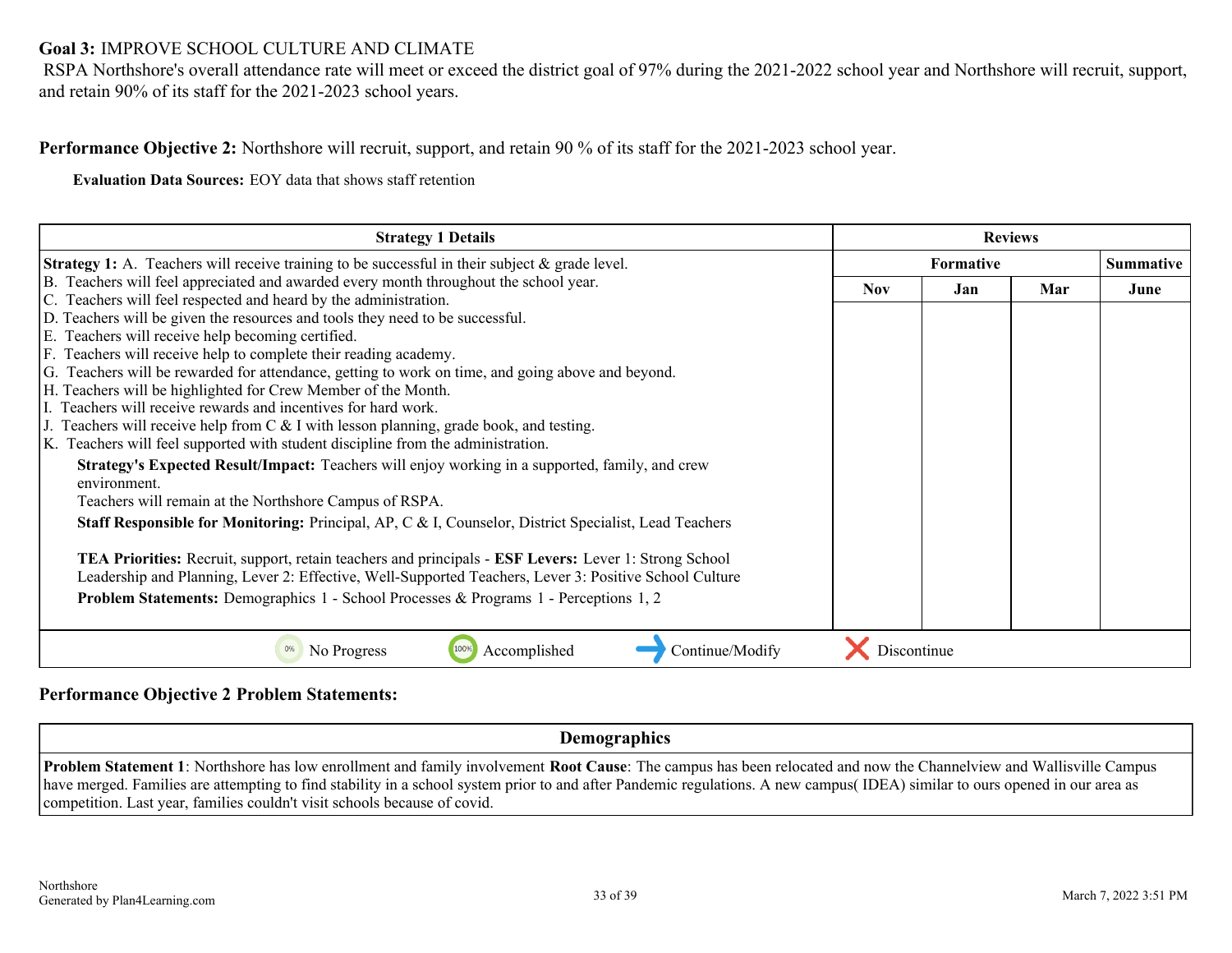### **School Processes & Programs**

**Problem Statement 1**: Lack of highly qualified faculty and staff. High turnover rate for administration, faculty, and staff **Root Cause**: Low level support, recruitment, and targeted professional development.

# **Perceptions**

**Problem Statement 1**: Due to Covid 19, there are high concerns regarding health, safety, and an orderly climate. **Root Cause**: Frequently changing protocols for health and safety from CDC/RSPA.

**Problem Statement 2**: High teacher and administration turnover rate **Root Cause**: Lack of support, instructional/pedagogical coaching, actionable feedback, and effective modeling of strategies.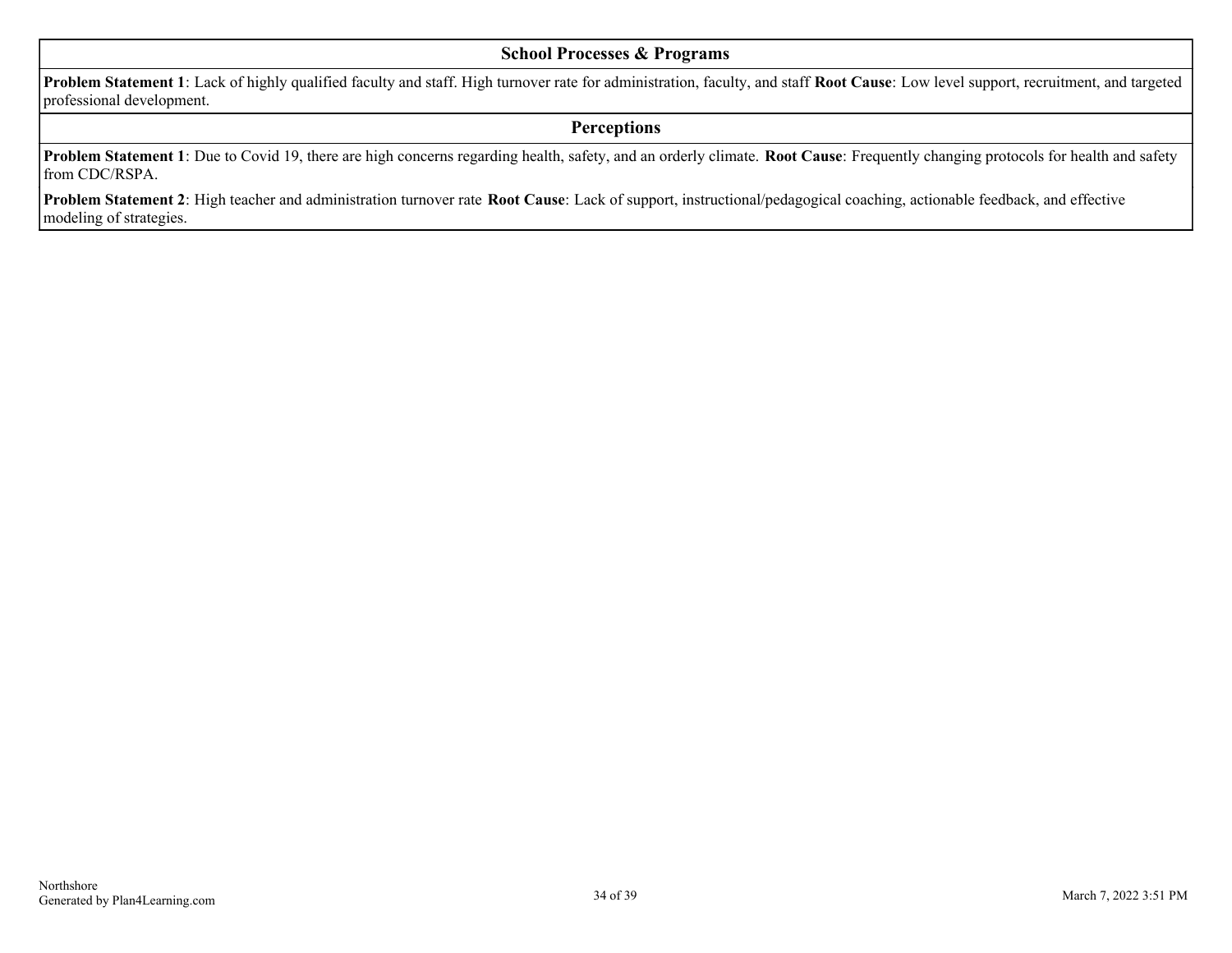# <span id="page-34-0"></span>**Goal 4:** IMPROVE FAMILY ENGAGEMENT

Parent and family engagement opportunities will increase to 50% of parents taking part in the PTC and attending family night events resulting in support for students and staff.

**Performance Objective 1:** Increase Campus and Virtual involvement opportunities for family and community engagement that promotes high standards for all stakeholders.

**Evaluation Data Sources:** Sign-in sheets for open house meetings, classroom teacher meetings, PTC meetings, and meetings both virtual and on-campus with campus leadership (Administration, Instructional Coach, Counselor), On-going monitoring, Increased attendance in family workshops to build capacity and increase parent understanding of campus goals through attendance at school functions

| <b>Reviews</b> |     |           |      |
|----------------|-----|-----------|------|
| Formative      |     | Summative |      |
| <b>Nov</b>     | Jan | Mar       | June |
|                |     |           |      |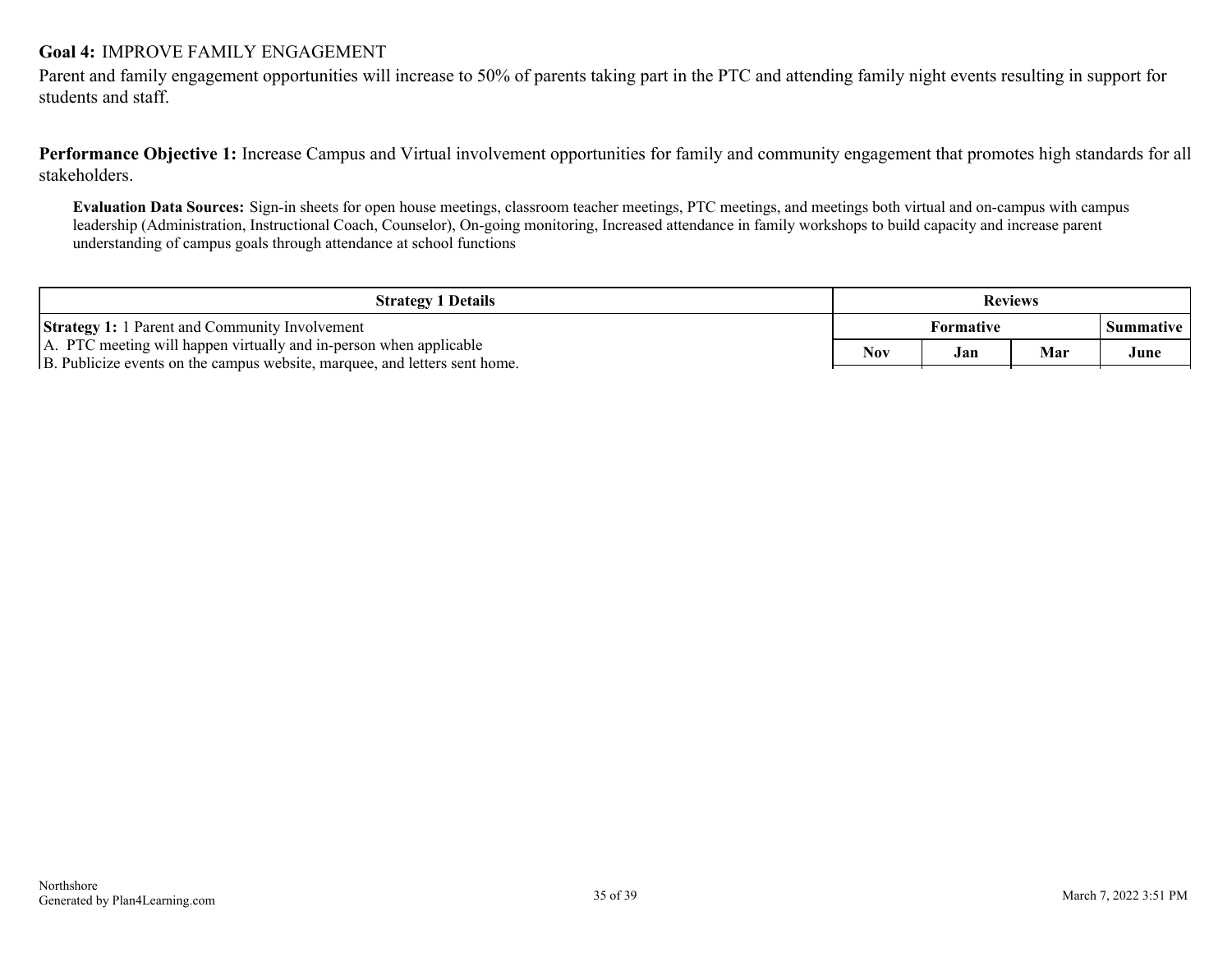| C. Parent/grandparent special events.<br>D. Parent informational events will be posted each month.<br>E. Monthly calendar of events posted on the campus website.<br>F. Consistency in parental communication concerning academics, behavior, and other information.<br>G. All information is publicized in both English and Spanish.<br>H. CNA/CIP will be available and widely displayed in the following locations in both English and Spanish:<br>District website<br>Front Office<br>District office<br>I. Meet with campus Parent & Family Engagement Team to review campus Parent & Family Engagement Policy for all<br>parents in the following locations:<br>District website<br>Front office<br>District office<br>J. Monthly meeting with my PTC President and the PTC officers so parent voices can be heard<br>K. Surveys will be given to parents so their voices can be heard<br>L. Parent appreciation luncheon in May to show appreciation to our parents.<br>M. Have a parent corner in my monthly newsletter.<br>N. Provide professional development for parents on how to help their scholars educationally.<br>Strategy's Expected Result/Impact: Parent Involvement will increase which will result in student achievement<br>increasing as well. A stronger bond will be built between the home and the school.<br><b>Staff Responsible for Monitoring:</b> Principal, AP, attendance clerk, teachers, parents<br>Schoolwide and Targeted Assisted Title I Elements: 2.6, 3.1, 3.2 - TEA Priorities: Improve low-performing<br>schools - ESF Levers: Lever 1: Strong School Leadership and Planning, Lever 3: Positive School Culture<br>Problem Statements: Demographics 1 - Perceptions 3 |             |  |
|--------------------------------------------------------------------------------------------------------------------------------------------------------------------------------------------------------------------------------------------------------------------------------------------------------------------------------------------------------------------------------------------------------------------------------------------------------------------------------------------------------------------------------------------------------------------------------------------------------------------------------------------------------------------------------------------------------------------------------------------------------------------------------------------------------------------------------------------------------------------------------------------------------------------------------------------------------------------------------------------------------------------------------------------------------------------------------------------------------------------------------------------------------------------------------------------------------------------------------------------------------------------------------------------------------------------------------------------------------------------------------------------------------------------------------------------------------------------------------------------------------------------------------------------------------------------------------------------------------------------------------------------------------------------------------------------------------------------|-------------|--|
| Accomplished<br>Continue/Modify<br>0%<br>No Progress<br>100%                                                                                                                                                                                                                                                                                                                                                                                                                                                                                                                                                                                                                                                                                                                                                                                                                                                                                                                                                                                                                                                                                                                                                                                                                                                                                                                                                                                                                                                                                                                                                                                                                                                       | Discontinue |  |

# **Performance Objective 1 Problem Statements:**

**Demographics**

**Problem Statement 1**: Northshore has low enrollment and family involvement **Root Cause**: The campus has been relocated and now the Channelview and Wallisville Campus have merged. Families are attempting to find stability in a school system prior to and after Pandemic regulations. A new campus( IDEA) similar to ours opened in our area as competition. Last year, families couldn't visit schools because of covid.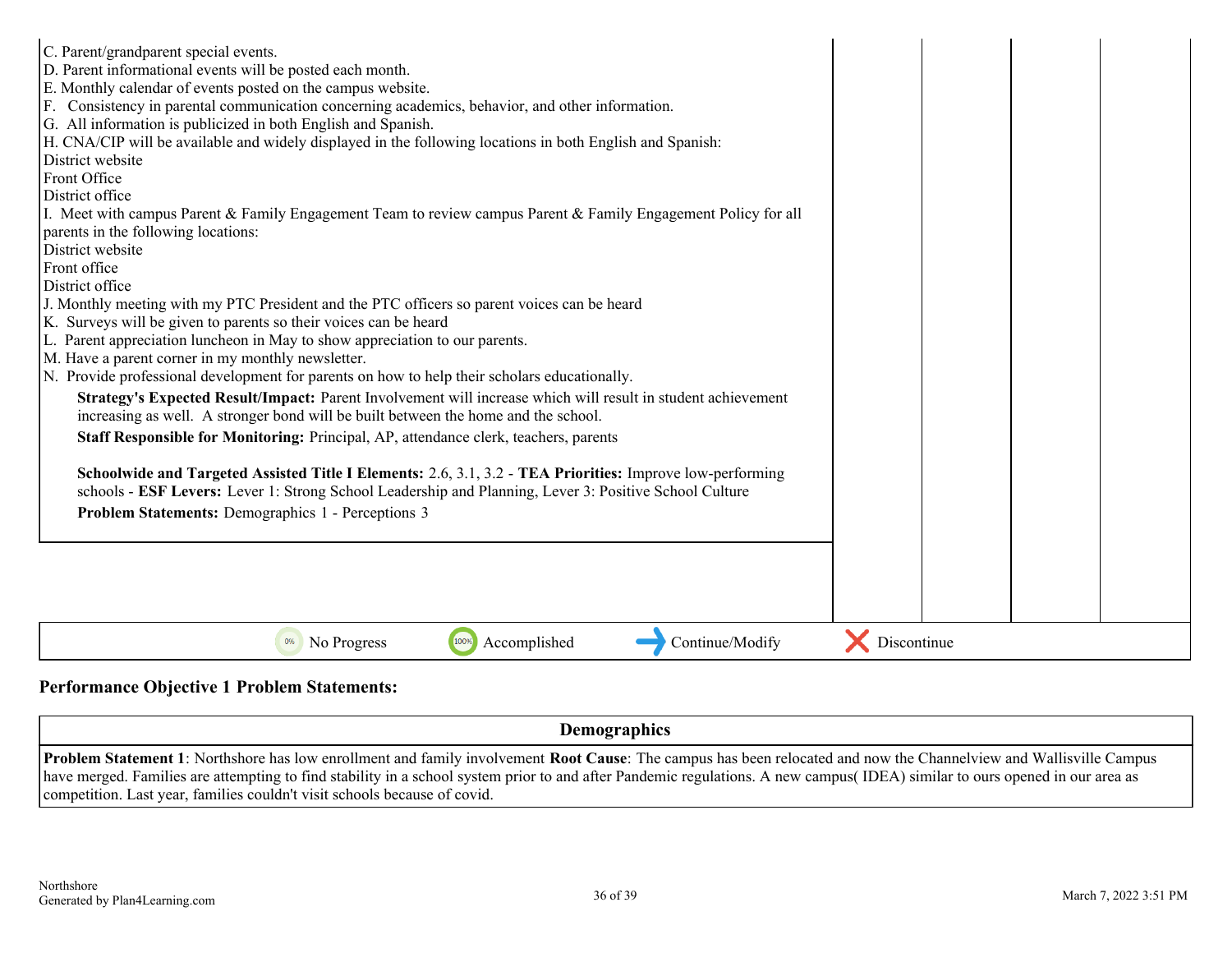# **Perceptions**

**Problem Statement 3**: Low family and community involvement **Root Cause**: No structure of Parent/Teacher Crew (PTC). Lack of regular meetings at times that are conducive to family work/life schedules. Lack of effective and timely communication regarding RSPA changes, events, instructional plan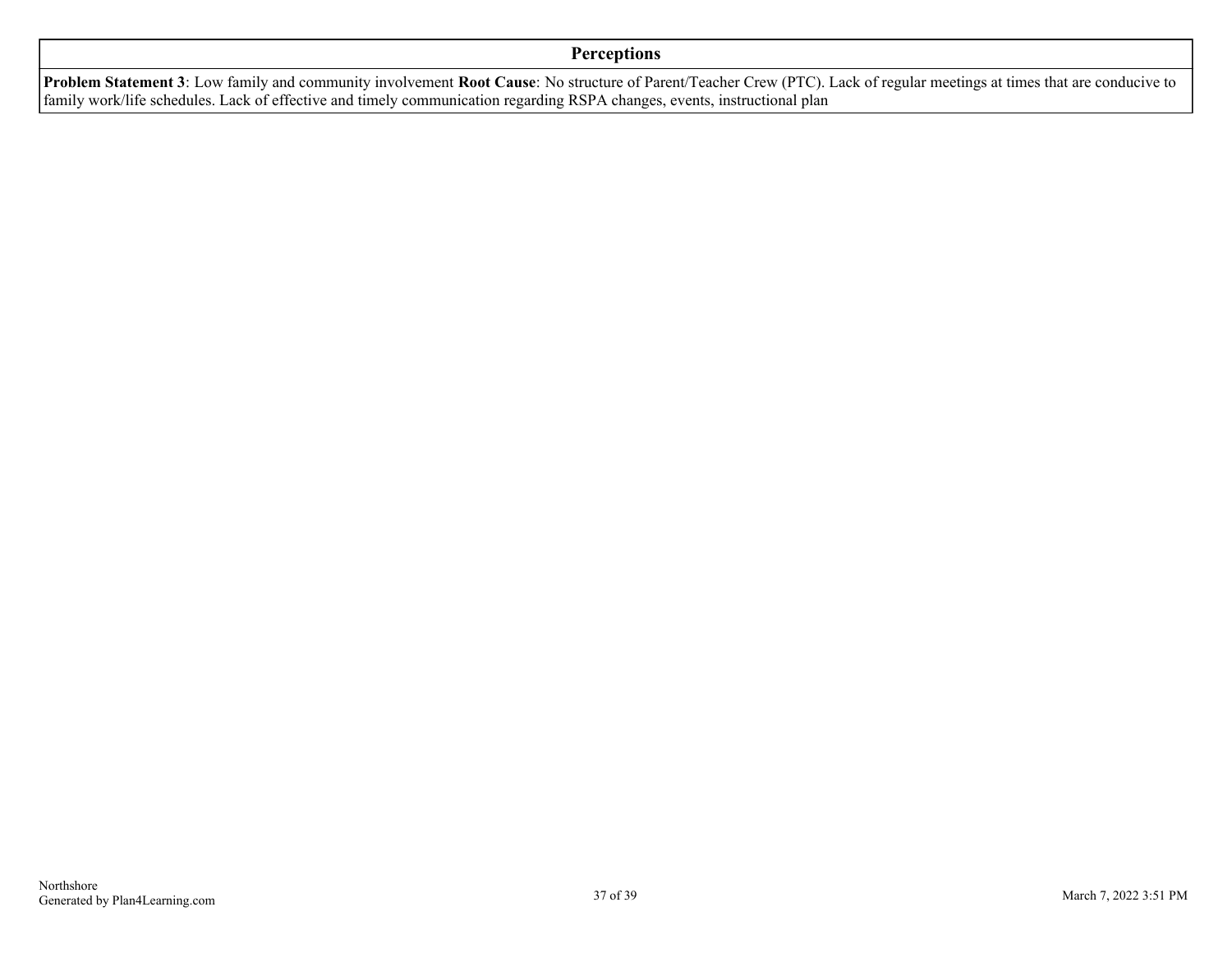# **Campus Advisory Team**

<span id="page-37-0"></span>

| <b>Committee Role</b>       | <b>Name</b>     | <b>Position</b>              |
|-----------------------------|-----------------|------------------------------|
| Administrator               | Sonya Akers     | Associate Principal          |
| Classroom Teacher           | Renita Johnson  | Kinder Teacher               |
| Classroom Teacher           | Elizabeth Bell  | 2nd ELA Teacher              |
| Classroom Teacher           | Kamira Harrison | 3rd Math Teacher             |
| Classroom Teacher           | Ryan Shanklin   | 5/6 Grade Science Teacher    |
| District-level Professional | Cassie Roberson | C & I Specialist             |
| District-level Professional | Iesha Demas     | $C$ & I specialist           |
| Parent                      | Liza Gilbert    | <b>PTCO</b> President/Parent |
| Community Representative    | Sharita Fiest   | Community Liaison/PTC        |
| Administrator               | Lakesha Winslow | Principal                    |